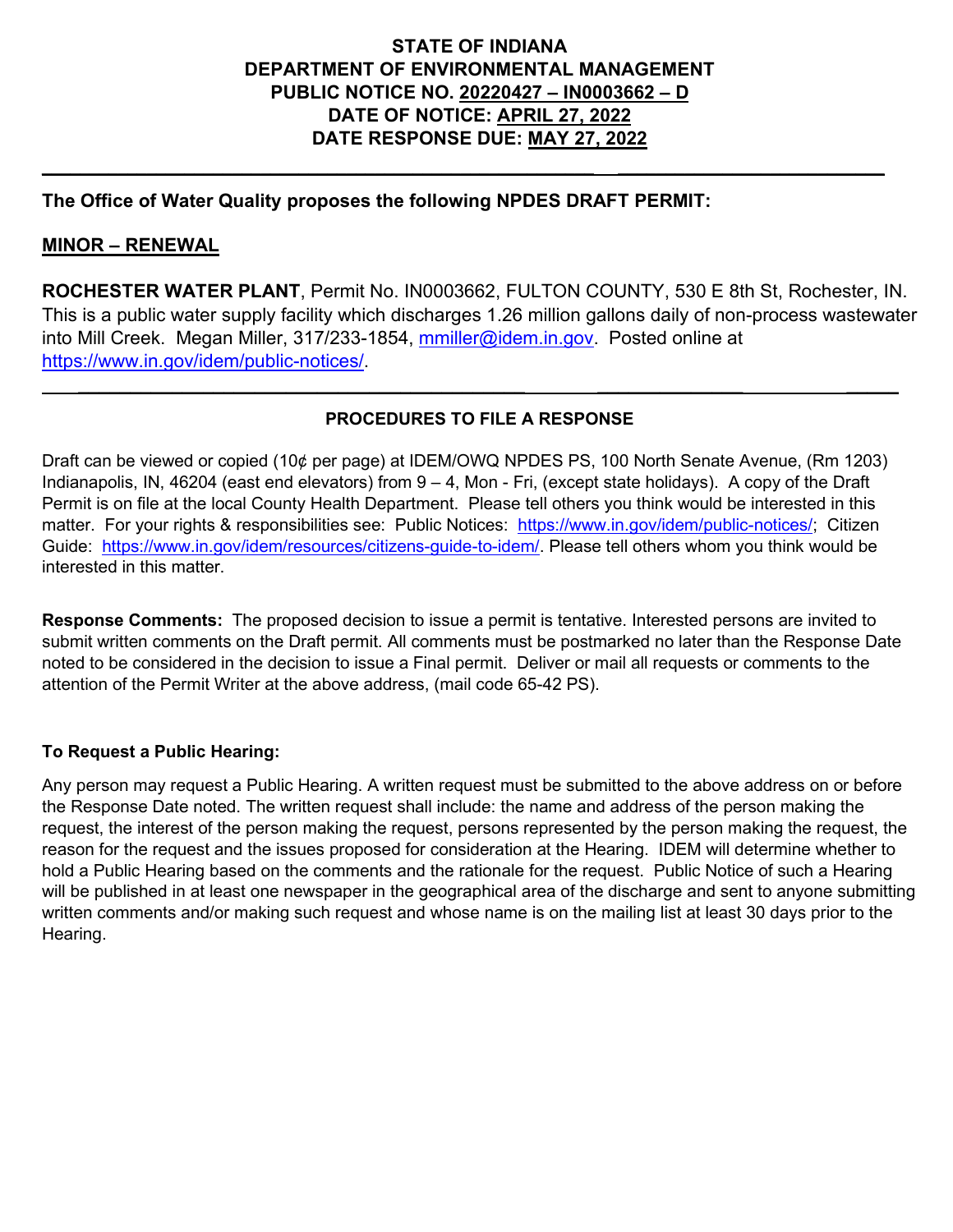

#### **INDIANA DEPARTMENT OF ENVIRONMENTAL MANAGEMENT**

*We Protect Hoosiers and Our Environment.*

100 N. Senate Avenue • Indianapolis, IN 46204

(800) 451-6027 • (317) 232-8603 • www.idem.IN.gov

**Eric J. Holcomb Brian C. Rockensuess**

*Governor Commissioner* 

April 27, 2022

VIA ELECTRONIC MAIL

The Honorable Ted Denton, Mayor Rochester Water Plant P.O. Box 110, Rochester, IN 46975

Dear Mayor Denton:

Re: NPDES Permit No. IN0003662 Draft Permit Rochester Water Plant Rochester, IN – Fulton County

 Your application and supporting documents have been reviewed and processed in accordance with rules adopted under 327 IAC 5. Enclosed is a copy of the draft NPDES Permit.

 Pursuant to IC 13-15-5-1, IDEM will publish the draft permit document online at [https://www.in.gov/idem/public-notices/.](https://www.in.gov/idem/public-notices/) Additional information on public participation can be found in the "Citizens' Guide to IDEM", available at [https://www.in.gov/idem/resources/citizens](https://www.in.gov/idem/resources/citizens-guide-to-idem/)[guide-to-idem/.](https://www.in.gov/idem/resources/citizens-guide-to-idem/) A 30-day comment period is available to solicit input from interested parties, including the public.

 Please review this draft permit and associated documents carefully to become familiar with the proposed terms and conditions. Comments concerning the draft permit should be submitted in accordance with the procedure outlined in the enclosed public notice form. We suggest that you meet with us to discuss major concerns or objections you may have with the draft permit.

 Questions concerning this draft permit may be addressed to Megan Miller of my staff, at 317/233-1854 or mmiller@idem.in.gov.

Sincerely,

Richard Hamblin, Chief Industrial NPDES Permits Section Office of Water Quality

**Enclosures** 

cc: Fulton County Health Department Derrick Holloway, Facilty Contact Aaron Deeter, IDEM inspector

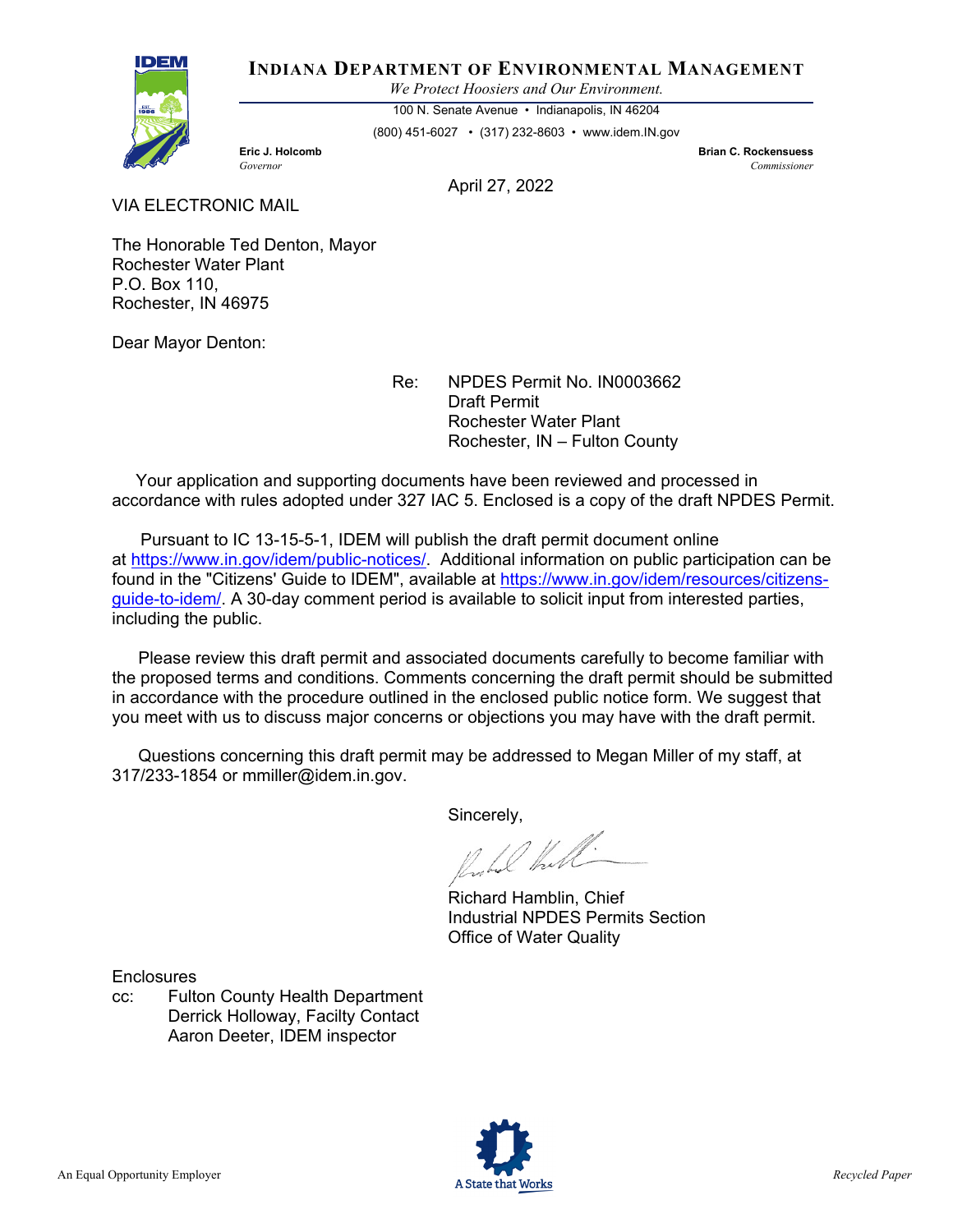Page 1 of 25 Permit No. IN0003662

# STATE OF INDIANA

## DEPARTMENT OF ENVIRONMENTAL MANAGEMENT

## AUTHORIZATION TO DISCHARGE UNDER THE

## NATIONAL POLLUTANT DISCHARGE ELIMINATION SYSTEM

In compliance with the provisions of the Federal Water Pollution Control Act, as amended, (33 U.S.C. 1251 et seq., the "Clean Water Act" or "CWA"), and IDEM's authority under IC 13-15,

# ROCHESTER WATER DEPARTMENT

is authorized to discharge from a water treatment plant that is located at 530 E  $8<sup>th</sup>$  Street, Rochester, Indiana, to receiving waters identified as Mill Creek in accordance with effluent limitations, monitoring requirements, and other conditions set forth in Parts I and II hereof. This permit may be revoked for the nonpayment of applicable fees in accordance with IC 13-18-20.

Effective Date:\_\_\_\_\_\_\_\_\_\_\_\_\_\_\_\_\_\_\_\_\_\_\_\_\_\_\_\_\_\_\_\_

Expiration Date:\_\_\_\_\_\_\_\_\_\_\_\_\_\_\_\_\_\_\_\_\_\_\_\_\_\_\_\_\_\_\_

In order to receive authorization to discharge beyond the date of expiration, the permittee shall submit such information and forms as are required by the Indiana Department of Environmental Management no later than 180 days prior to the date of expiration.

| Issued on                        | for the Indiana Department of |
|----------------------------------|-------------------------------|
| <b>Environmental Management.</b> |                               |

 Richard Hamblin, Chief Industrial NPDES Permits Section Office of Water Quality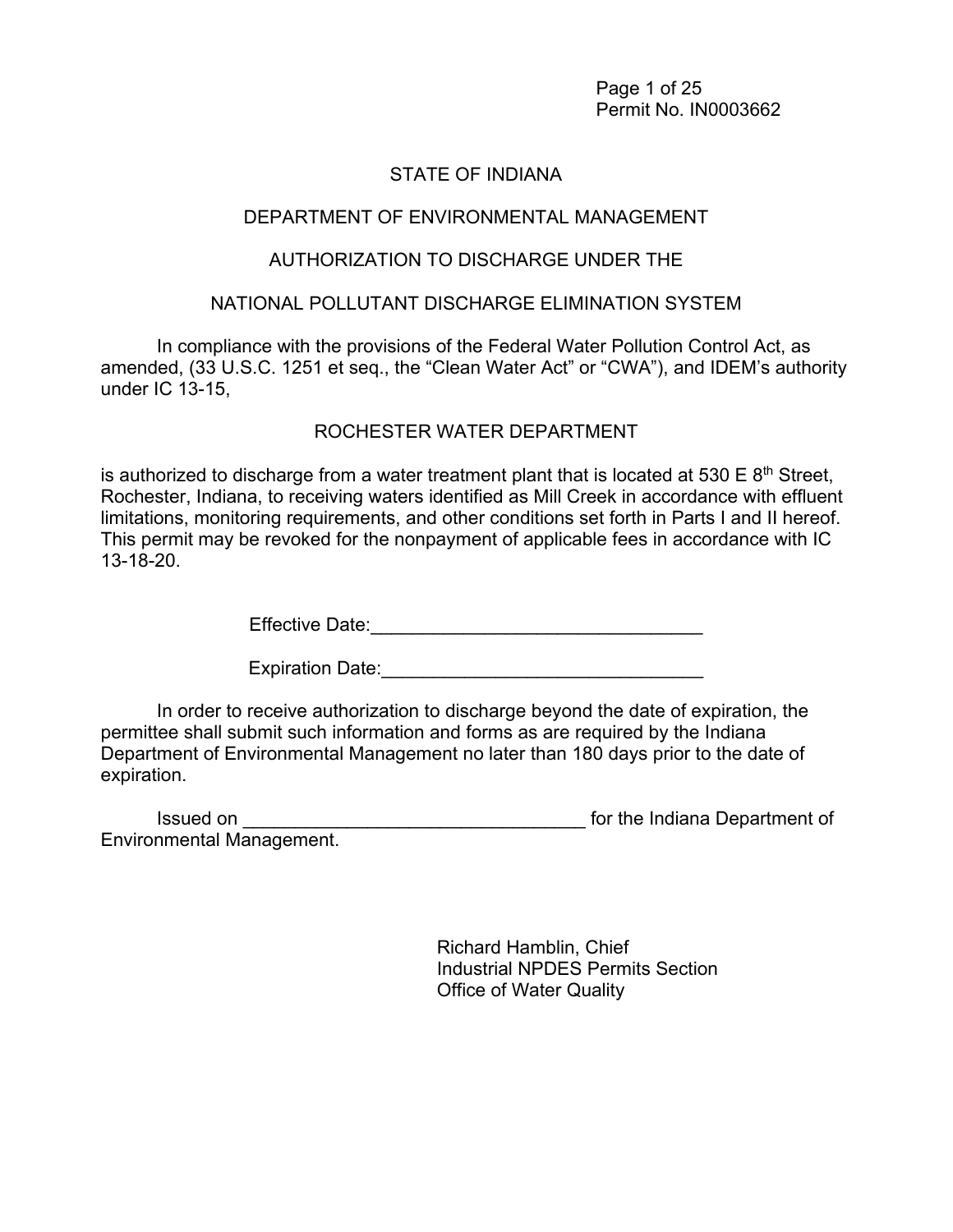## PART I

## A. EFFLUENT LIMITATIONS AND MONITORING REQUIREMENTS

1. The permittee is authorized to discharge from the outfall listed below in accordance with the terms and conditions of this permit. The permittee is authorized to discharge from Outfall 001, located at Latitude 41° 4' 0.23", Longitude -86° 12' 29.27". The discharge is limited to filter backwash. Samples taken in compliance with the monitoring requirements below shall be taken at a point representative of the discharge but prior to entry into Mill Creek. Such discharge shall be limited and monitored by the permittee as specified below:

# DISCHARGE LIMITATIONS [1][2] Outfall 001

|                |                     |         |              | Table 1        |                                 |              |                                |               |
|----------------|---------------------|---------|--------------|----------------|---------------------------------|--------------|--------------------------------|---------------|
|                | Quantity or Loading |         |              |                | <b>Quality or Concentration</b> |              | <b>Monitoring Requirements</b> |               |
|                | Monthly             | Dailv   |              | Monthly        | Daily                           |              | Measurement                    | Sample        |
| Parameter      | <b>Average</b>      | Maximum | <u>Units</u> | <b>Average</b> | Maximum                         | <u>Units</u> | Frequency[5]                   | <u>Type</u>   |
| <b>Flow</b>    | Report              | Report  | <b>MGD</b>   | $\frac{1}{2}$  |                                 |              | 1 X Quarterly                  | 24-Hour Total |
| <b>TSS</b>     |                     | -----   | -----        | 20             | 40                              |              | 1 X Quarterly                  | Grab          |
| Total Iron [4] |                     | -----   | -----        | 2.4            | 5.5                             | -----        | 1 X Quarterly                  | Grab          |

|           |                          |         | ι αυισ ∠     |                    |              |
|-----------|--------------------------|---------|--------------|--------------------|--------------|
|           | Quality or Concentration |         |              | Monitoring         | Requirements |
|           | Dailv                    | Dailv   |              | Measurement Sample |              |
| Parameter | <b>Minimum</b>           | Maximum | <u>Units</u> | Frequency[5]       | <u>Type</u>  |
| pH [3]    | 6.0                      | 9.0     | s.u.         | 1 X Quarterly      | Grab         |

Table 2

[1] See Part I.B. of the permit for the minimum narrative limitations.

- [2] In the event that a new water treatment additive is to be used that will contribute to this Outfall, or changes are to be made in the use of water treatment additives, including dosage, the permittee must apply for and receive approval from IDEM prior to such discharge. Discharges of any such additives must meet Indiana water quality standards. The permittee must apply for permission to use water treatment additives by completing and submitting State Form 50000 (Application for Approval to Use Water Treatment Additives) currently available at: [https://www.in.gov/idem/forms/idem-agency-forms/](http://www.in.gov/idem/5157.htm)
- [3] If the permittee collects more than one grab sample on a given day for pH, the values shall not be averaged for reporting daily maximums or daily minimums. The permittee must report the individual minimum and the individual maximum pH value of any sample during the month on the Monthly Monitoring Report form.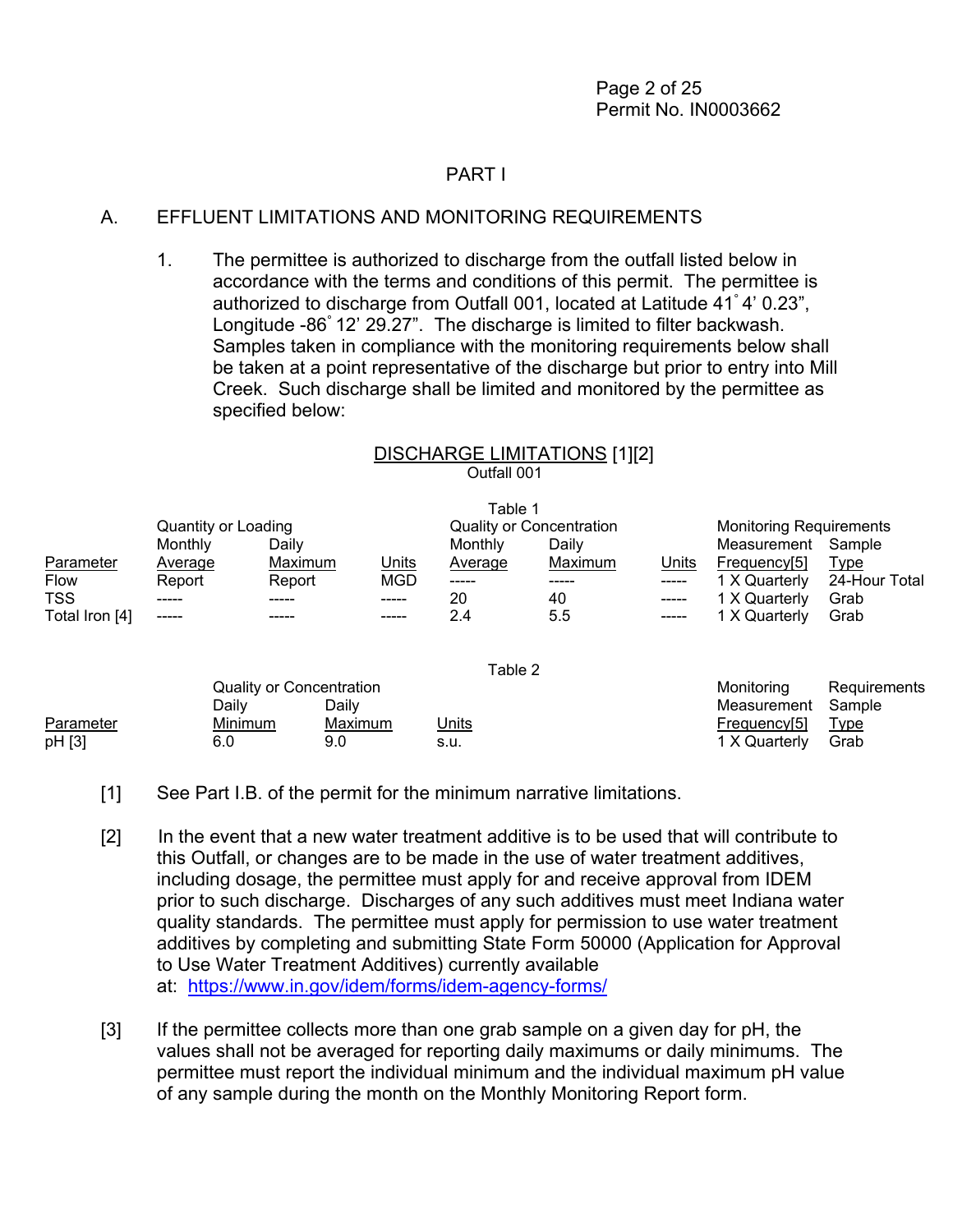## Page 3 of 25 Permit No. IN0003662

- [4] The permittee shall measure and report the identified metal as total recoverable metal.
- [5] Samples shall be taken once at any time during each of the four annual quarters:
	- (A) January-February-March;
	- (B) April-May-June;
	- July-August-September; and
	- (D) October-November-December.

For quarterly monitoring, in the first quarter for example, the permittee may conduct sampling within the month of January, February or March. The result from this reporting timeframe shall be reported on the March DMR, regardless of which of the months within the quarter the sample was taken.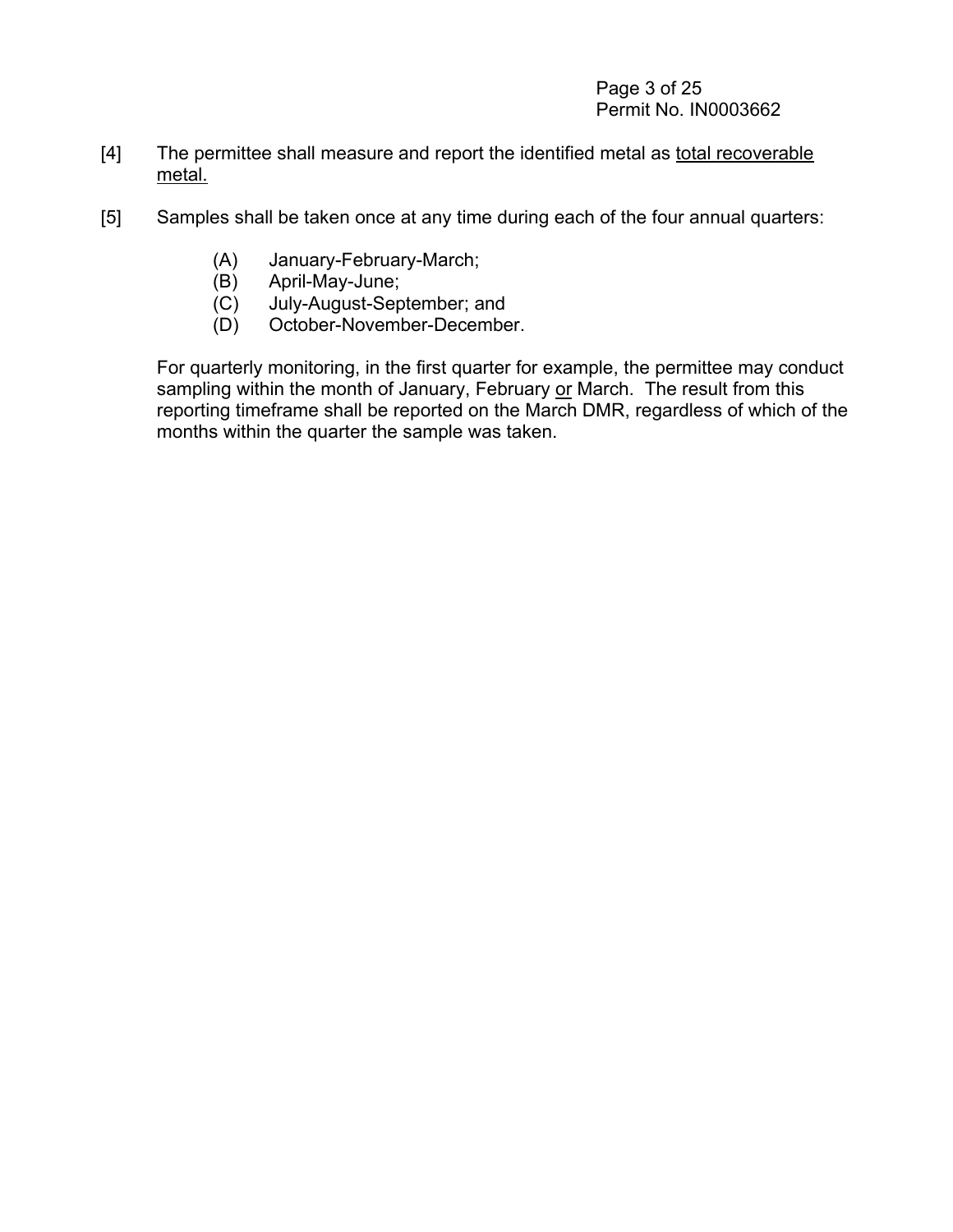#### B. MINIMUM NARRATIVE LIMITATIONS

At all times the discharge from any and all point sources specified within this permit shall not cause receiving waters:

- 1. including waters within the mixing zone, to contain substances, materials, floating debris, oil, scum attributable to municipal, industrial, agricultural, and other land use practices, or other discharges that do any of the following:
	- a. will settle to form putrescent or otherwise objectionable deposits;
	- b. are in amounts sufficient to be unsightly or deleterious;
	- c. produce color, visible oil sheen, odor, or other conditions in such degree as to create a nuisance;
	- d. are in amounts sufficient to be acutely toxic to , or to otherwise severely injure or kill aquatic life, other animals, plants, or humans;
	- e. are in concentrations or combinations that will cause or contribute to the growth of aquatic plants or algae to such a degree as to create a nuisance, be unsightly, or otherwise impair the designated uses.
- 2. outside the mixing zone, to contain substances in concentrations that on the basis of available scientific data are believed to be sufficient to injure, be chronically toxic to, or be carcinogenic, mutagenic, or teratogenic to humans, animals, aquatic life, or plants.

# C. MONITORING AND REPORTING

1. Representative Sampling

Samples and measurements taken as required herein shall be representative of the volume and nature of the monitored discharge flow and shall be taken at times which reflect the full range and concentration of effluent parameters normally expected to be present. Samples shall not be taken at times to avoid showing elevated levels of any parameters.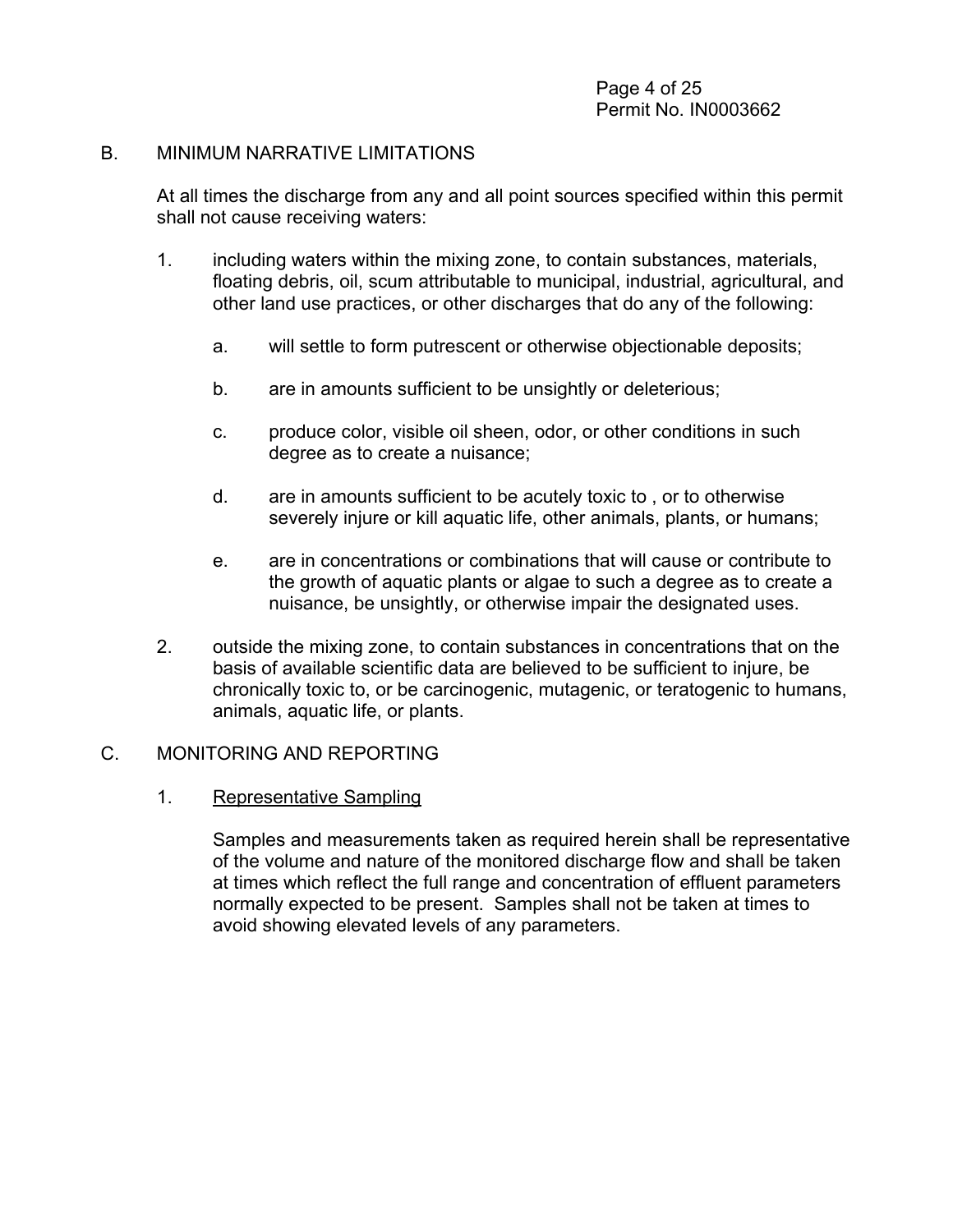## 2. Monthly Reporting

The permittee shall submit monitoring reports to the Indiana Department of Environmental Management (IDEM) containing results obtained during each monitoring period and shall be submitted no later than the 28th day of the month following each completed monitoring period. Each monitoring period report shall be submitted no less than annually and no more than monthly, as per parameter measurement frequency listed. These reports shall include, but not necessarily be limited to, the Discharge Monitoring Report (DMR) and the Monthly Monitoring Report (MMR). All reports shall be submitted electronically by using the NetDMR application, upon registration, receipt of the NetDMR Subscriber Agreement, and IDEM approval of the proposed NetDMR Signatory. Access the NetDMR website (for initial registration and DMR/MMR submittal) via CDX at: [https://cdx.epa.gov/.](https://cdx.epa.gov/) The Regional Administrator may request the permittee to submit monitoring reports to the Environmental Protection Agency if it is deemed necessary to assure compliance with the permit. See Part II.C.10 of this permit for Future Electronic Reporting Requirements.

- a. Calculations that require averaging of measurements of daily values (both concentrations and mass) shall use an arithmetic mean, except the monthly average for *E. coli* shall be calculated as a geometric mean.
- b. Daily effluent values (both mass and concentration) that are less than the LOQ that are used to determine the monthly average effluent level shall be accommodated in calculation of the average using statistical methods that have been approved by the Commissioner.
- c. Effluent concentrations less than the LOD shall be reported on the Discharge Monitoring Report (DMR) forms as < (less than) the value of the LOD. For example, if a substance is not detected at a concentration of 0.1 µg/l, report the value as <0.1 µg/l.
- d. Effluent concentrations greater than or equal to the LOD and less than the LOQ that are reported on a DMR shall be reported as the actual value and annotated on the DMR to indicate that the value is not quantifiable.
- e. Mass discharge values which are calculated from concentrations reported as less than the value of the limit of detection shall be reported as less than the corresponding mass discharge value.
- f. Mass discharge values that are calculated from effluent concentrations greater than the limit of detection shall be reported as the calculated value.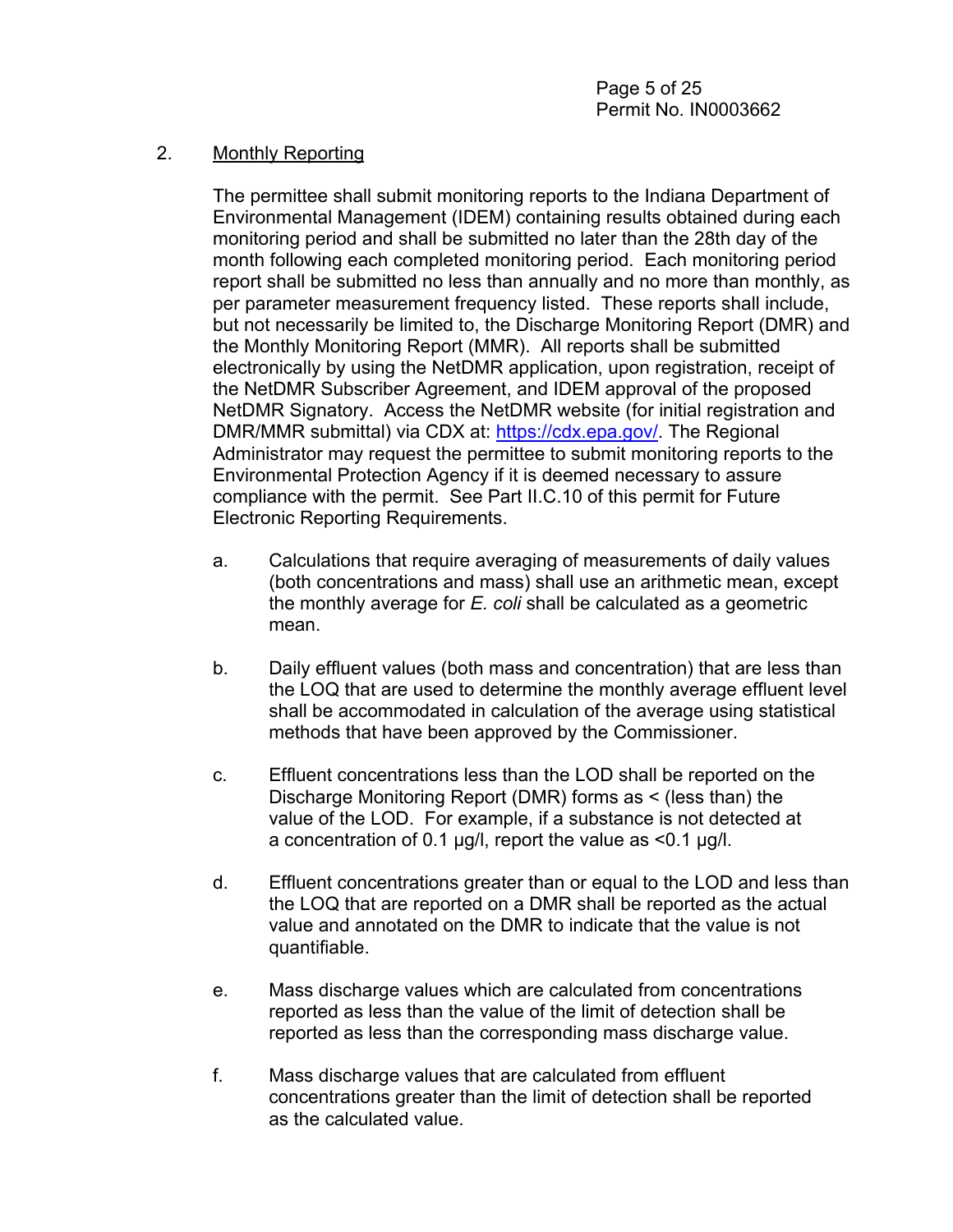# 3. Definitions

a. "Monthly Average" means the total mass or flow-weighted concentration of all daily discharges during a calendar month on which daily discharges are sampled or measured, divided by the number of daily discharges sampled and/or measured during such calendar month.

The monthly average discharge limitation is the highest allowable average monthly discharge for any calendar month.

- b. "Daily Discharge" means the total mass of a pollutant discharged during the calendar day or, in the case of a pollutant limited in terms other than mass pursuant to 327 IAC 5-2-11(e), the average concentration or other measurement of the pollutant specified over the calendar day or any twenty-four hour period that reasonably represents the calendar day for the purposes of sampling.
- c. "Daily Maximum" means the maximum allowable daily discharge for any calendar day.
- d. A "24-hour composite sample" means a sample consisting of at least 3 individual flow-proportioned samples of wastewater, taken by the grab sample method or by an automatic sampler, which are taken at approximately equally spaced time intervals for the duration of the discharge within a 24-hour period and which are combined prior to analysis. A flow-proportioned composite sample may be obtained by:
	- (1) recording the discharge flow rate at the time each individual sample is taken,
	- (2) adding together the discharge flow rates recorded from each individuals sampling time to formulate the "total flow" value,
	- (3) the discharge flow rate of each individual sampling time is divided by the total flow value to determine its percentage of the total flow value,
	- (4) then multiply the volume of the total composite sample by each individual sample's percentage to determine the volume of that individual sample which will be included in the total composite sample.
- e. "Concentration" means the weight of any given material present in a unit volume of liquid. Unless otherwise indicated in this permit, concentration values shall be expressed in milligrams per liter (mg/l).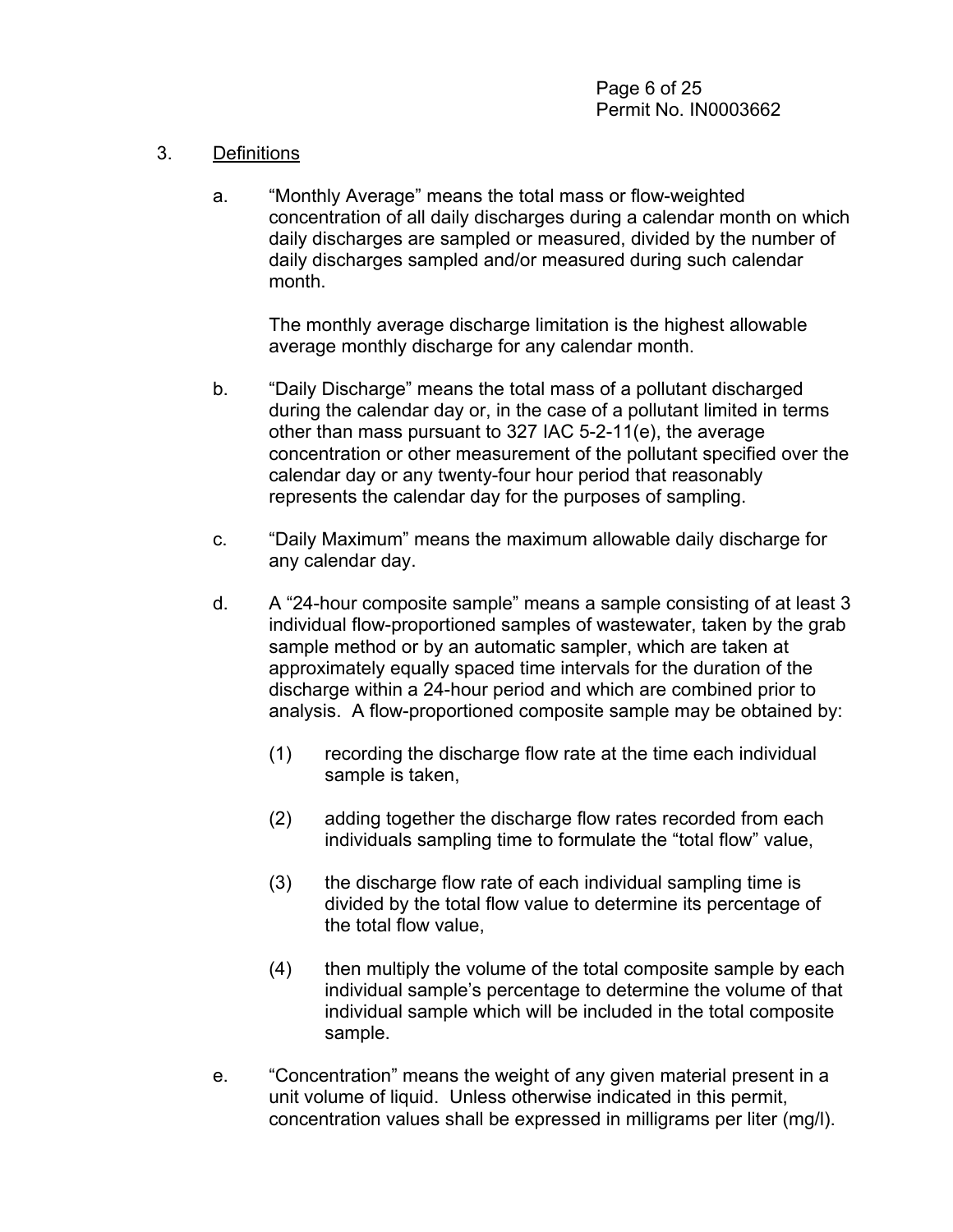#### Page 7 of 25 Permit No. IN0003662

- f. The "Regional Administrator" is defined as the Region 5 Administrator, U.S. EPA, located at 77 West Jackson Boulevard, Chicago, Illinois 60604.
- g. The "Commissioner" is defined as the Commissioner of the Indiana Department of Environmental Management, which is located at the following address: 100 North Senate Avenue, Indianapolis, Indiana 46204.
- h. "Limit of Detection" or "LOD" means the minimum concentration of a substance that can be measured and reported with ninety-nine percent (99%) confidence that the analyte concentration is greater than zero (0) for a particular analytical method and sample matrix.
- i. "Limit of Quantitation" or "LOQ" means a measurement of the concentration of a contaminant obtained by using a specified laboratory procedure calibrated at a specified concentration above the method detection level. It is considered the lowest concentration at which a particular contaminant can be quantitatively measured using a specified laboratory procedure for monitoring of the contaminant. This term is also sometimes called limit of quantification or quantification level.
- j. "Method Detection Level" or "MDL" means the minimum concentration of an analyte (substance) that can be measured and reported with a ninetynine percent (99%) confidence that the analyte concentration is greater than zero (0) as determined by procedure set forth in 40 CFR 136, Appendix B. The method detection level or MDL is equivalent to the LOD.
- k. "Grab Sample" means a sample which is taken from a wastestream on a one-time basis without consideration of the flow rate of the wastestream and without considerations of time.

## 4. Test Procedures

The analytical and sampling methods used shall conform to the version of 40 CFR 136 incorporated by reference in 327 IAC 5. Different but equivalent methods are allowable if they receive the prior written approval of the Commissioner and the U.S. Environmental Protection Agency. When more than one test procedure is approved for the purposes of the NPDES program under 40 CFR 136 for the analysis of a pollutant or pollutant parameter, the test procedure must be sufficiently sensitive as defined at 40 CFR 122.21(e)(3) and 122.44(i)(1)(iv).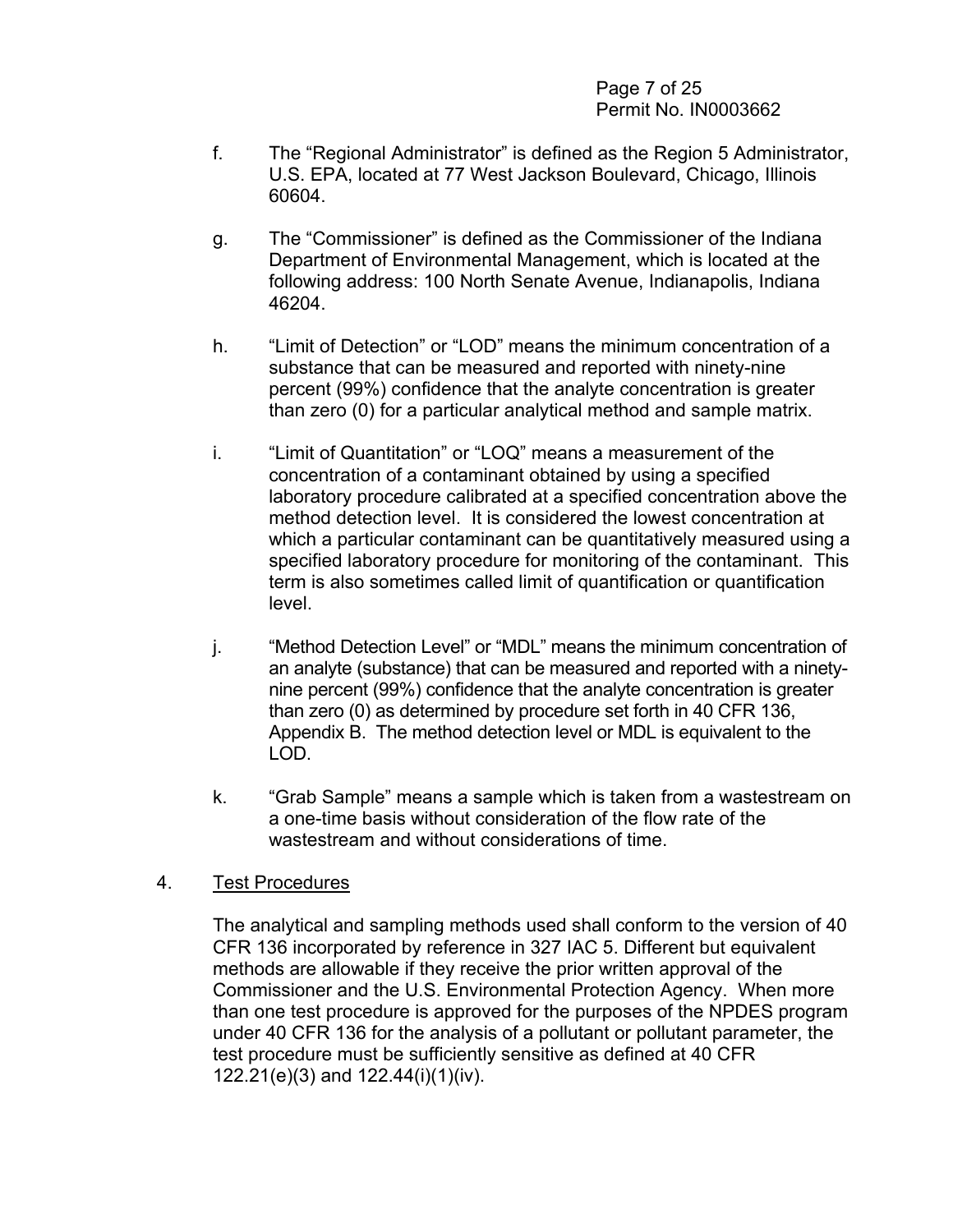#### 5. Recording of Results

For each measurement or sample taken pursuant to the requirements of this permit, the permittee shall maintain records of all monitoring information and monitoring activities, including:

- a. The date, exact place and time of sampling or measurement;
- b. The person(s) who performed the sampling or measurements;
- c. The date(s) analyses were performed;
- d. The person(s) who performed the analyses;
- e. The analytical techniques or methods used; and
- f. The results of such measurements and analyses.

## 6. Additional Monitoring by Permittee

If the permittee monitors any pollutant at the location(s) designated herein more frequently than required by this permit, using approved analytical methods as specified above, the results of this monitoring shall be included in the calculation and reporting of the values required in the monthly Discharge Monitoring Report (DMR) and Monthly Monitoring Report (MMR). Such increased frequency shall also be indicated. Other monitoring data not specifically required in this permit (such as internal process or internal waste stream data) which is collected by or for the permittee need not be submitted unless requested by the Commissioner.

## 7. Records Retention

All records and information resulting from the monitoring activities required by this permit, including all records of analyses performed and calibration and maintenance of instrumentation and recording from continuous monitoring instrumentation, shall be retained for a minimum of three (3) years. In cases where the original records are kept at another location, a copy of all such records shall be kept at the permitted facility. The three years shall be extended:

- a. automatically during the course of any unresolved litigation regarding the discharge of pollutants by the permittee or regarding promulgated effluent guidelines applicable to the permittee; or
- b. as requested by the Regional Administrator or the Indiana Department of Environmental Management.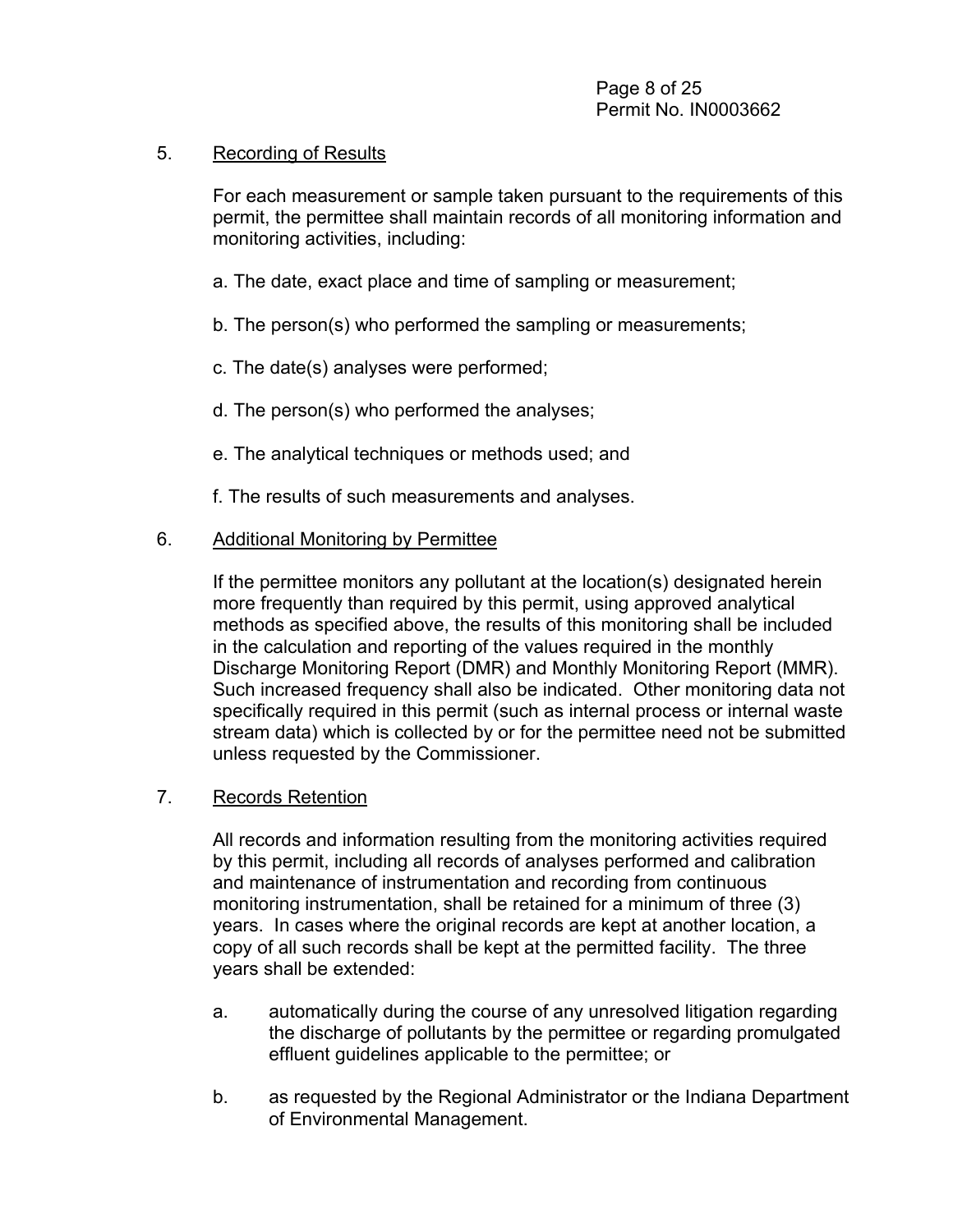#### D. REOPENING CLAUSES

This permit may be modified, or alternately, revoked and reissued, after public notice and opportunity for hearing:

- 1. to comply with any applicable effluent limitation or standard issued or approved under 301(b)(2)(C),(D) and (E), 304 (b)(2), and 307(a)(2) of the Clean Water Act, if the effluent limitation or standard so issued or approved:
	- a. contains different conditions or is otherwise more stringent than any effluent limitation in the permit; or
	- b. controls any pollutant not limited in the permit.
- 2. for any of the causes listed under 327 IAC 5-2-16.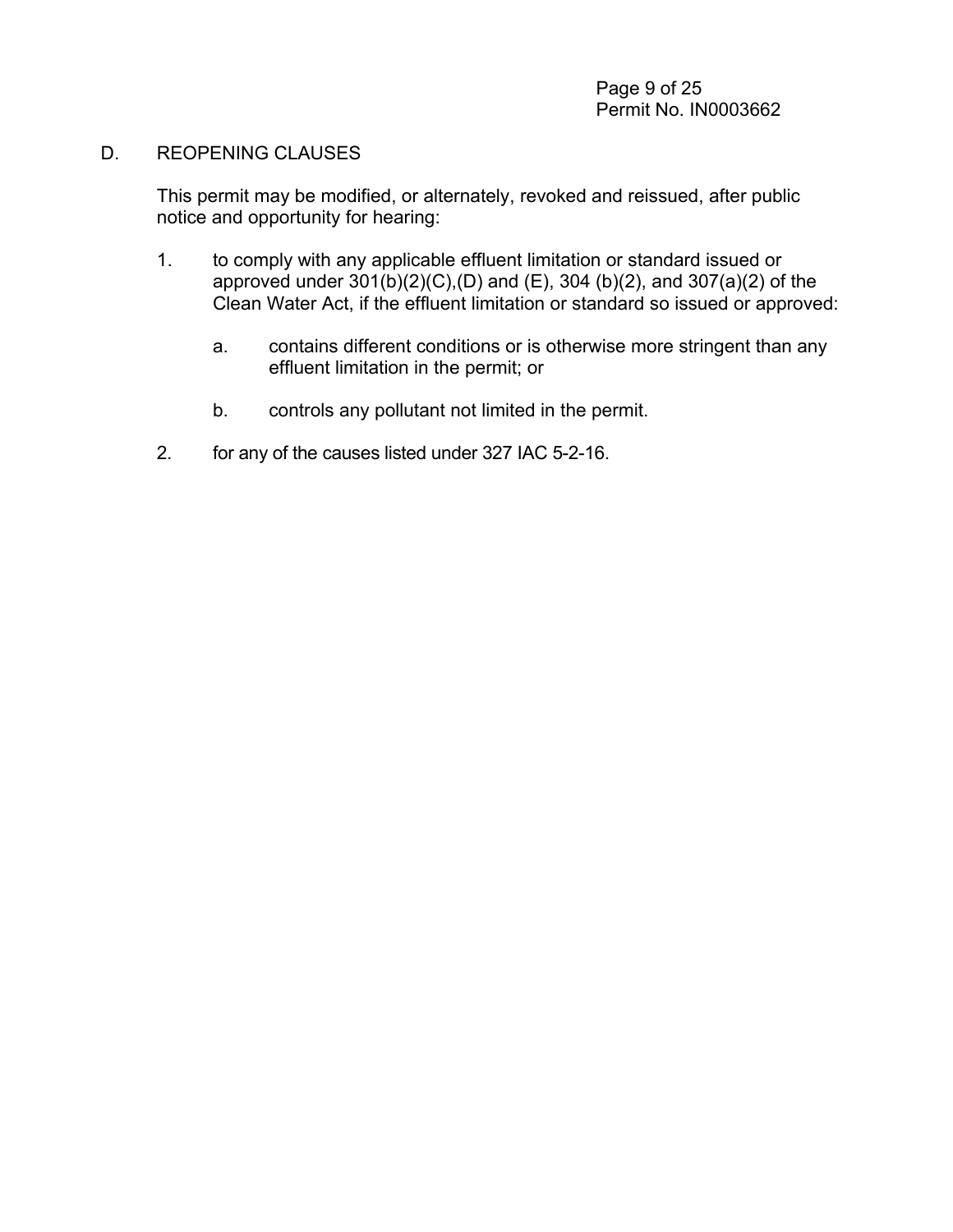# PART II

# STANDARD CONDITIONS FOR NPDES PERMITS

## A. GENERAL CONDITIONS

#### 1. Duty to Comply

The permittee shall comply with all terms and conditions of this permit in accordance with 327 IAC 5-2-8(1) and all other requirements of 327 IAC 5-2-8. Any permit noncompliance constitutes a violation of the Clean Water Act and IC 13 and is grounds for enforcement action or permit termination, revocation and reissuance, modification, or denial of a permit renewal application.

It shall not be a defense for a permittee in an enforcement action that it would have been necessary to halt or reduce the permitted activity in order to maintain compliance with the conditions of the permit.

#### 2. Duty to Mitigate

In accordance with 327 IAC 5-2-8(3), the permittee shall take all reasonable steps to minimize or correct any adverse impact to the environment resulting from noncompliance with this permit. During periods of noncompliance, the permittee shall conduct such accelerated or additional monitoring for the affected parameters, as appropriate or as requested by IDEM, to determine the nature and impact of the noncompliance.

#### 3. Duty to Reapply

If the permittee wishes to continue an activity regulated by this permit after the expiration date of this permit, the permittee must obtain and submit an application for renewal of this permit in accordance with 327 IAC 5-2-8(2). It is the permittee's responsibility to obtain and submit the application. In accordance with 327 IAC 5-2-3(c), the owner of the facility or operation from which a discharge of pollutants occurs is responsible for applying for and obtaining the NPDES permit, except where the facility or operation is operated by a person other than an employee of the owner in which case it is the operator's responsibility to apply for and obtain the permit. Pursuant to 327 IAC 5-3-2(a)(2), the application must be submitted at least 180 days before the expiration date of this permit. This deadline may be extended if all of the following occur:

- a. permission is requested in writing before such deadline;
- b. IDEM grants permission to submit the application after the deadline; and
- c. the application is received no later than the permit expiration date.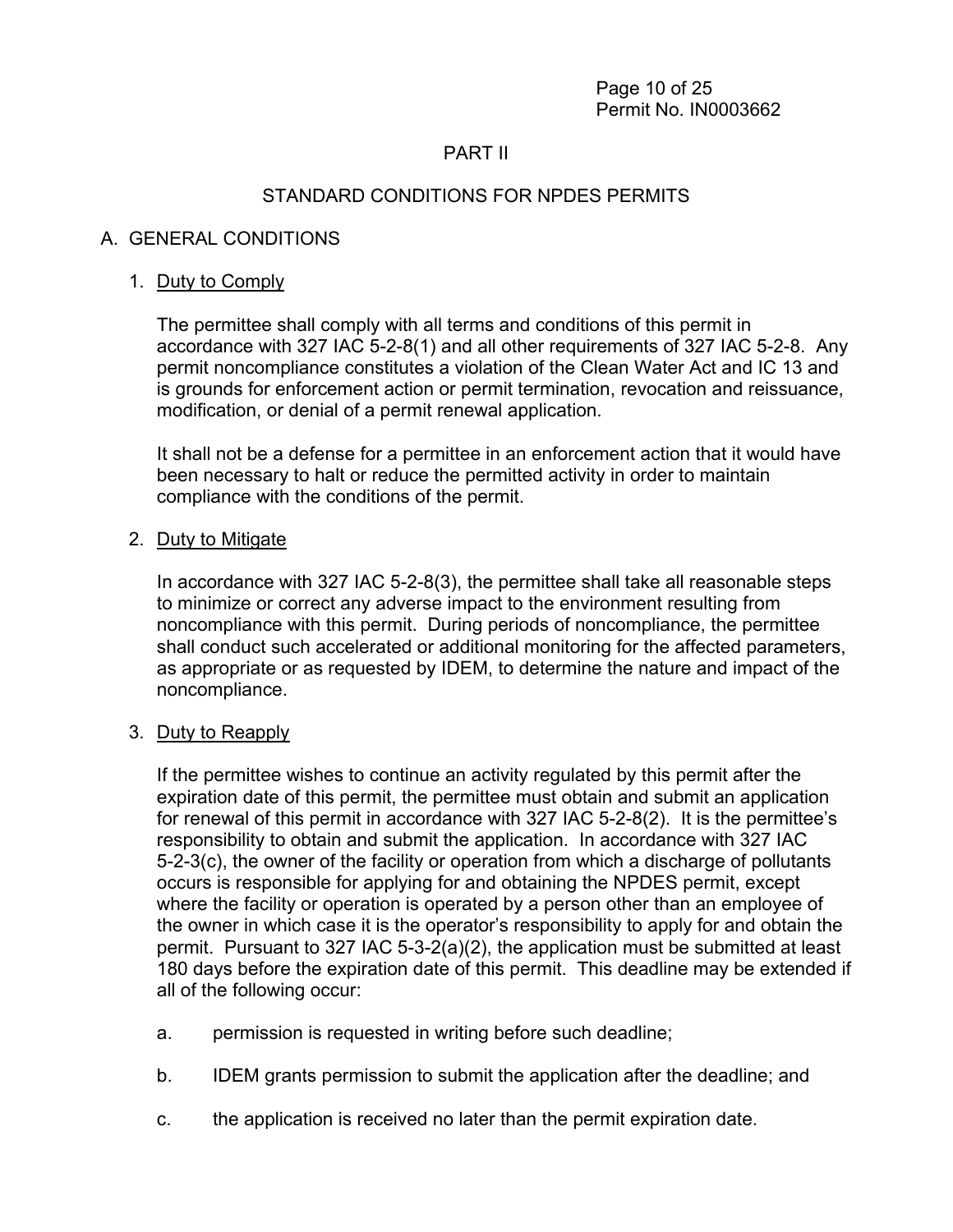## 4. Permit Transfers

In accordance with 327 IAC 5-2-8(4)(D), this permit is nontransferable to any person except in accordance with 327 IAC 5-2-6(c). This permit may be transferred to another person by the permittee, without modification or revocation and reissuance being required under 327 IAC 5-2-16(c)(1) or  $16(e)(4)$ , if the following occurs:

- a. the current permittee notified the Commissioner at least thirty (30) days in advance of the proposed transfer date;
- b. a written agreement containing a specific date of transfer of permit responsibility and coverage between the current permittee and the transferee (including acknowledgment that the existing permittee is liable for violations up to that date, and the transferee is liable for violations from that date on) is submitted to the Commissioner;
- c. the transferee certifies in writing to the Commissioner their intent to operate the facility without making such material and substantial alterations or additions to the facility as would significantly change the nature or quantities of pollutants discharged and thus constitute cause for permit modification under 327 IAC 5-2-16(d). However, the Commissioner may allow a temporary transfer of the permit without permit modification for good cause, e.g., to enable the transferee to purge and empty the facility's treatment system prior to making alterations, despite the transferee's intent to make such material and substantial alterations or additions to the facility; and
- d. the Commissioner, within thirty (30) days, does not notify the current permittee and the transferee of the intent to modify, revoke and reissue, or terminate the permit and to require that a new application be filed rather than agreeing to the transfer of the permit.

The Commissioner may require modification or revocation and reissuance of the permit to identify the new permittee and incorporate such other requirements as may be necessary under the Clean Water Act or state law.

## 5. Permit Actions

- a. In accordance with 327 IAC 5-2-16(b) and 327 IAC 5-2-8(4), this permit may be modified, revoked and reissued, or terminated for cause, including, but not limited to, the following:
	- 1. Violation of any terms or conditions of this permit;
	- 2. Failure of the permittee to disclose fully all relevant facts or misrepresentation of any relevant facts in the application, or during the permit issuance process; or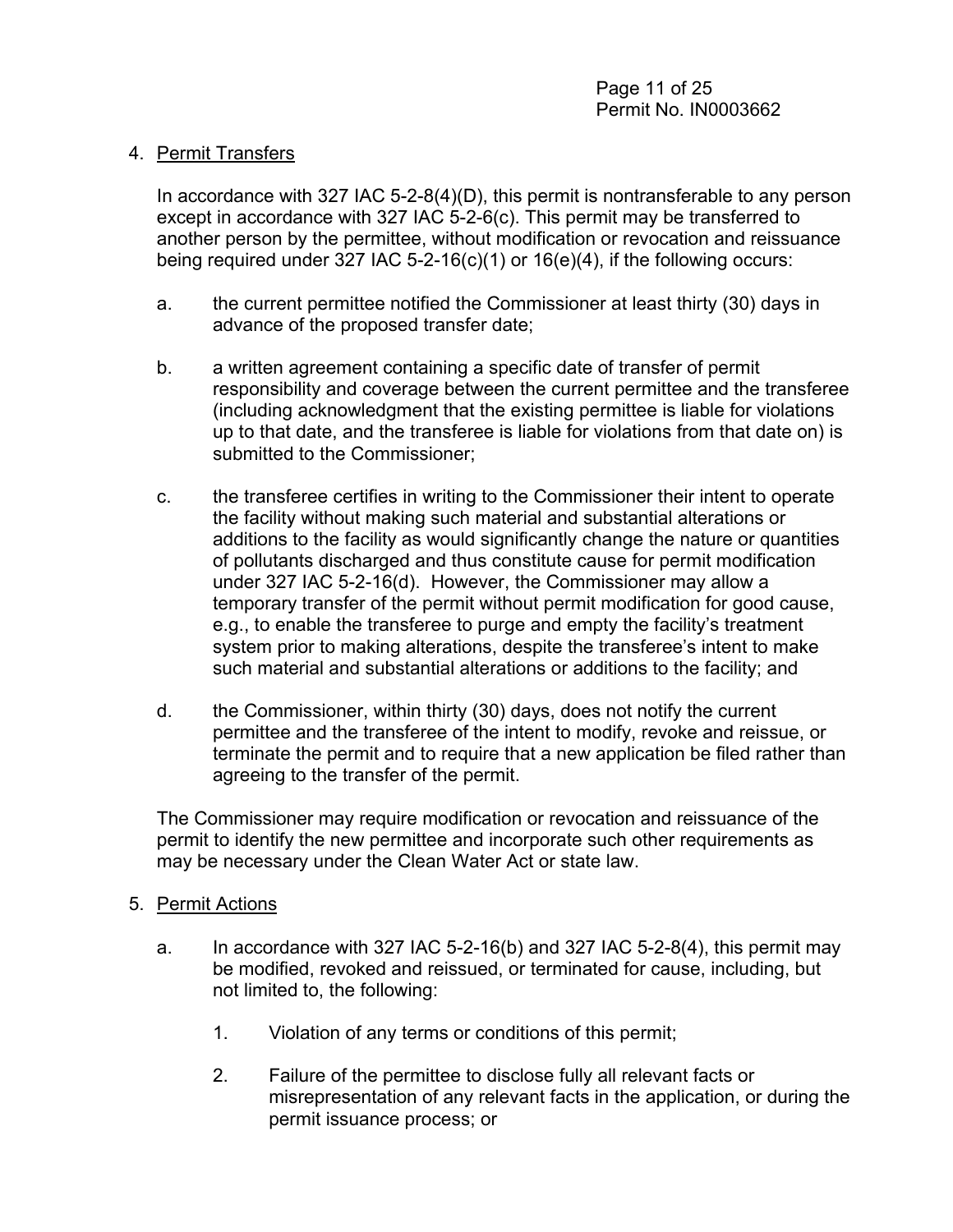Page 12 of 25 Permit No. IN0003662

- 3. A change in any condition that requires either a temporary or a permanent reduction or elimination of any discharge controlled by the permit, e.g., plant closure, termination of discharge by connection to a POTW, a change in state law that requires the reduction or elimination of the discharge, or information indicating that the permitted discharge poses a substantial threat to human health or welfare.
- b. Filing of either of the following items does not stay or suspend any permit condition: (1) a request by the permittee for a permit modification, revocation and reissuance, or termination, or (2) submittal of information specified in Part II.A.3 of the permit including planned changes or anticipated noncompliance.

The permittee shall submit any information that the permittee knows or has reason to believe would constitute cause for modification or revocation and reissuance of the permit at the earliest time such information becomes available, such as plans for physical alterations or additions to the permitted facility that:

- 1. could significantly change the nature of, or increase the quantity of pollutants discharged; or
- 2. the commissioner may request to evaluate whether such cause exists.
- c. In accordance with 327 IAC 5-1-3(a)(5), the permittee must also provide any information reasonably requested by the Commissioner.

## 6. Property Rights

Pursuant to 327 IAC 5-2-8(6) and 327 IAC 5-2-5(b), the issuance of this permit does not convey any property rights of any sort or any exclusive privileges, nor does it authorize any injury to persons or private property or invasion of other private rights, any infringement of federal, state, or local laws or regulations. The issuance of the permit also does not preempt any duty to obtain any other state, or local assent required by law for the discharge or for the construction or operation of the facility from which a discharge is made.

7. Severability

In accordance with 327 IAC 1-1-3, the provisions of this permit are severable and, if any provision of this permit or the application of any provision of this permit to any person or circumstance is held invalid, the invalidity shall not affect any other provisions or applications of the permit which can be given effect without the invalid provision or application.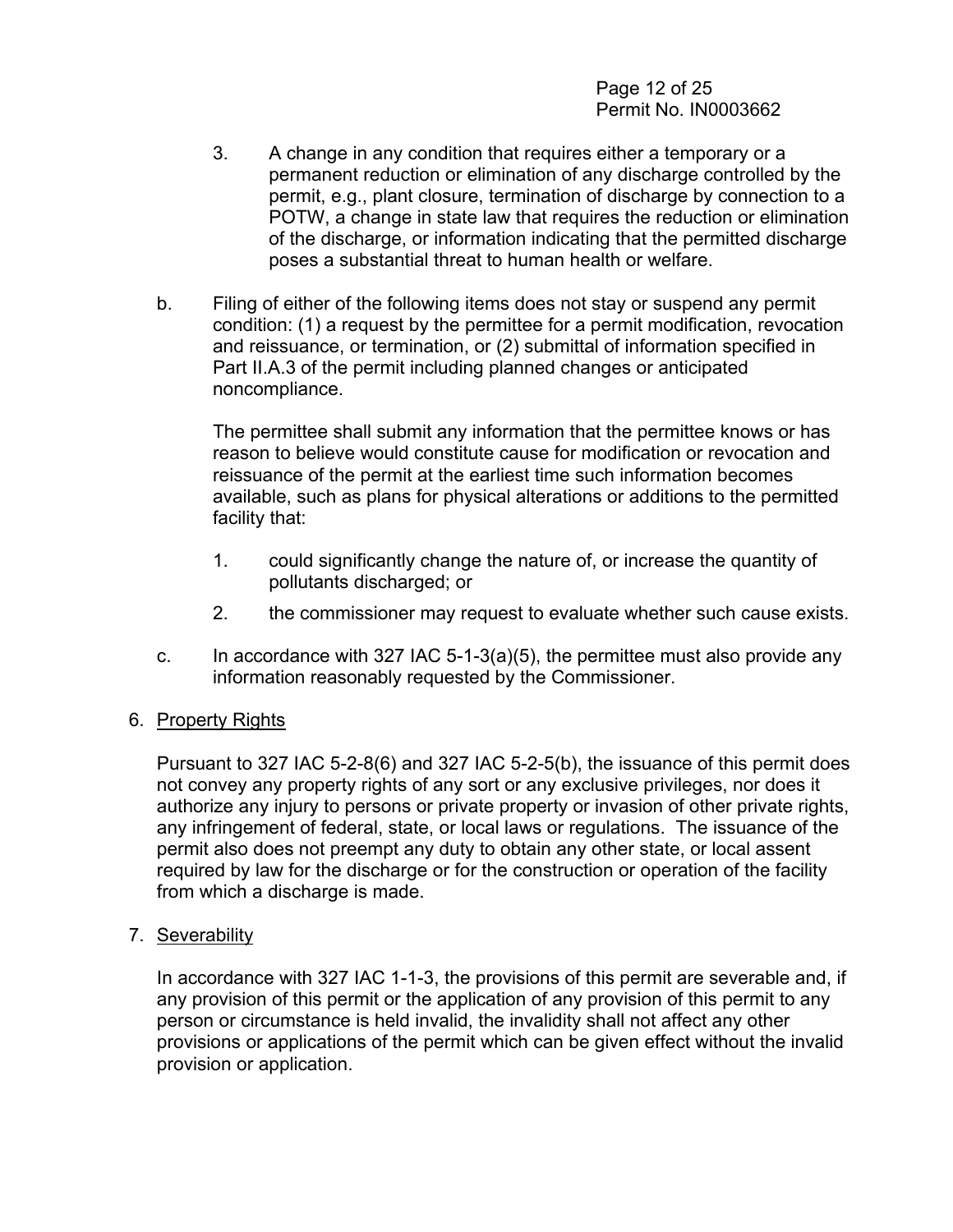#### 8. Oil and Hazardous Substance Liability

Nothing in this permit shall be construed to relieve the permittee from any responsibilities, liabilities, or penalties to which the permittee is or may be subject to under Section 311 of the Clean Water Act.

#### 9. State Laws

Nothing in this permit shall be construed to preclude the institution of any legal action or relieve the permittee from any responsibilities, liabilities, or penalties established pursuant to any applicable state law or regulation under authority preserved by Section 510 of the Clean Water Act or state law.

#### 10. Penalties for Violation of Permit Conditions

Pursuant to IC 13-30-4, a person who violates any provision of this permit, the water pollution control laws; environmental management laws; or a rule or standard adopted by the Environmental Rules Board is liable for a civil penalty not to exceed twenty-five thousand dollars (\$25,000) per day of any violation.

Pursuant to IC 13-30-5, a person who obstructs, delays, resists, prevents, or interferes with (1) the department; or (2) the department's personnel or designated agent in the performance of an inspection or investigation performed under IC 13-14-2-2 commits a class C infraction.

Pursuant to IC 13-30-10-1.5(e), a person who willfully or negligently violates any NPDES permit condition or filing requirement, or any applicable standards or limitations of IC 13-18-3-2.4, IC 13-18-4-5, IC 13-18-12, IC 13-18-14, IC 13-18-15, or IC 13-18-16, commits a Class A misdemeanor.

Pursuant to IC 13-30-10-1.5(i), an offense under IC 13-30-10-1.5(e) is a Level 4 felony if the person knowingly commits the offense and knows that the commission of the offense places another person in imminent danger of death or serious bodily injury. The offense becomes a Level 3 felony if it results in serious bodily injury to any person, and a Level 2 felony if it results in death to any person.

Pursuant to IC 13-30-10-1.5(g), a person who willfully or recklessly violates any applicable standards or limitations of IC 13-18-8 commits a Class B misdemeanor.

Pursuant to IC 13-30-10-1.5(h), a person who willfully or recklessly violates any applicable standards or limitations of IC 13-18-9, IC 13-18-10, or IC 13-18-10.5 commits a Class C misdemeanor.

Pursuant to IC 13-30-10-1, a person who knowingly or intentionally makes any false material statement, representation, or certification in any NPDES form, notice, or report commits a Class B misdemeanor.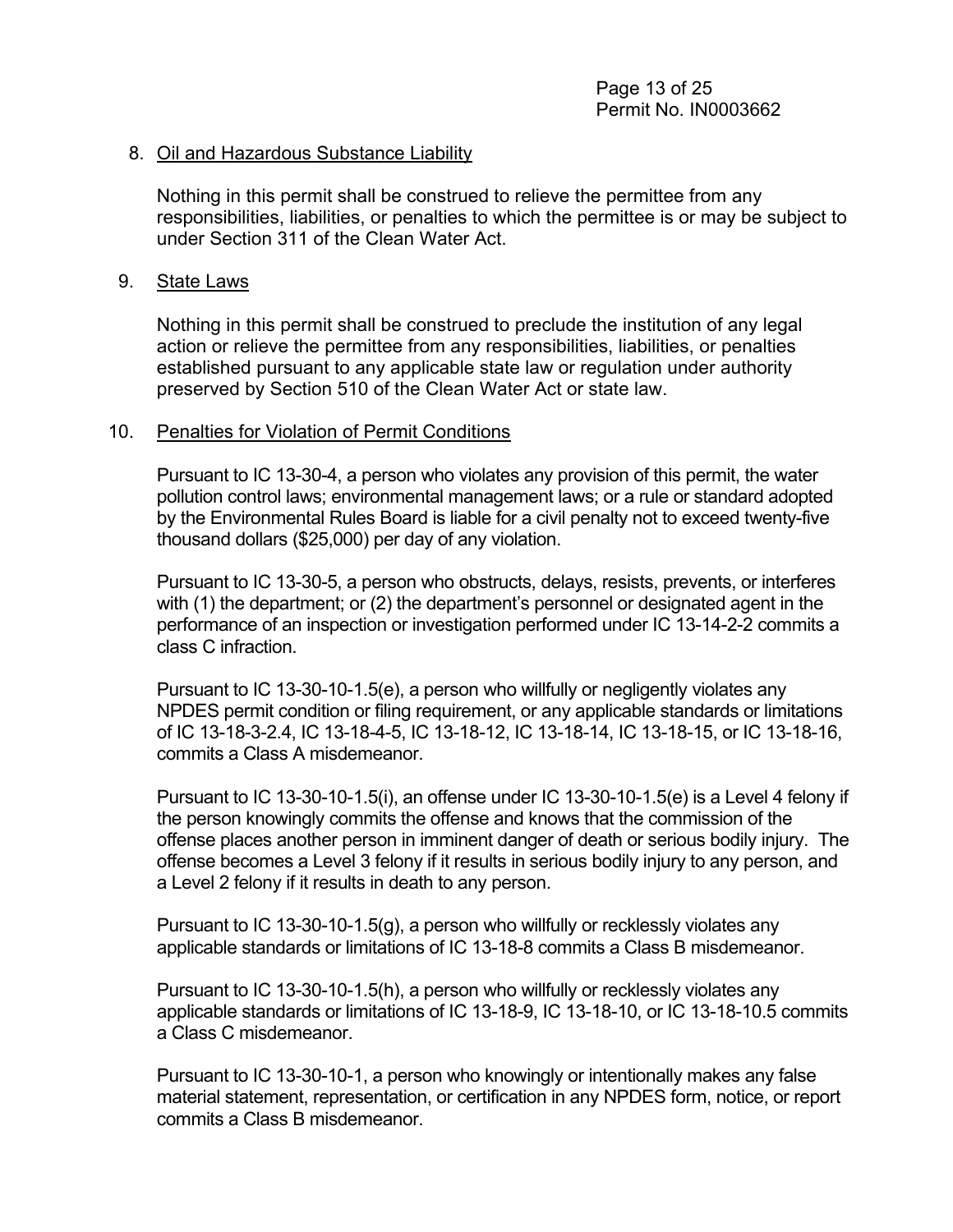## 11. Penalties for Tampering or Falsification

In accordance with 327 IAC 5-2-8(10), the permittee shall comply with monitoring, recording, and reporting requirements of this permit. The Clean Water Act, as well as IC 13-30-10-1, provides that any person who knowingly or intentionally (a) destroys, alters, conceals, or falsely certifies a record, (b) tampers with, falsifies, or renders inaccurate or inoperative a recording or monitoring device or method, including the data gathered from the device or method, or (c) makes a false material statement or representation in any label, manifest, record, report, or other document; all required to be maintained under the terms of a permit issued by the department commits a Class B misdemeanor.

#### 12. Toxic Pollutants

If any applicable effluent standard or prohibition (including any schedule of compliance specified in such effluent standard or prohibition) is established under Section 307(a) of the Clean Water Act for a toxic pollutant injurious to human health, and that standard or prohibition is more stringent than any limitation for such pollutant in this permit, this permit shall be modified or revoked and reissued to conform to the toxic effluent standard or prohibition in accordance with 327 IAC 5-2-8(5). Effluent standards or prohibitions established under Section 307(a) of the Clean Water Act for toxic pollutants injurious to human health are effective and must be complied with, if applicable to the permittee, within the time provided in the implementing regulations, even absent permit modification.

#### 13. Wastewater treatment plant and certified operators

The permittee shall have the wastewater treatment facilities under the responsible charge of an operator certified by the Commissioner in a classification corresponding to the classification of the wastewater treatment plant as required by IC 13-18-11-11 and 327 IAC 5-22. In order to operate a wastewater treatment plant the operator shall have qualifications as established in 327 IAC 5-22-7.

327 IAC 5-22-10.5(a) provides that a certified operator may be designated as being in responsible charge of more than one (1) wastewater treatment plant, if it can be shown that he will give adequate supervision to all units involved. Adequate supervision means that sufficient time is spent at the plant on a regular basis to assure that the certified operator is knowledgeable of the actual operations and that test reports and results are representative of the actual operations conditions. In accordance with 327 IAC 5-22-3(11), "responsible charge operator" means the person responsible for the overall daily operation, supervision, or management of a wastewater facility.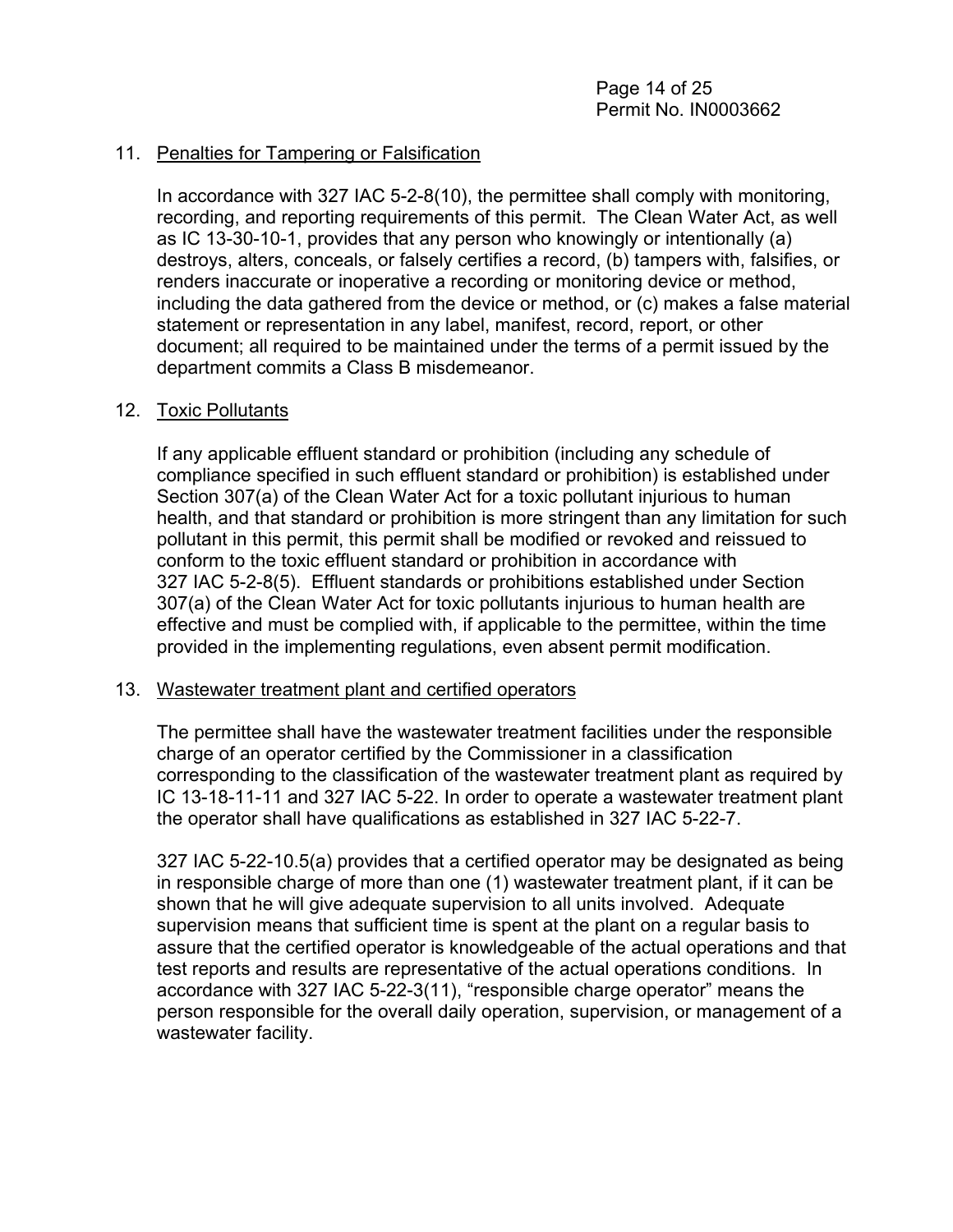#### Page 15 of 25 Permit No. IN0003662

Pursuant to 327 IAC 5-22-10(4), the permittee shall notify IDEM when there is a change of the person serving as the certified operator in responsible charge of the wastewater treatment facility. The notification shall be made no later than thirty (30) days after a change in the operator.

#### 14. Construction Permit

In accordance with IC 13-14-8-11.6, a discharger is not required to obtain a state permit for the modification or construction of a water pollution treatment or control facility if the discharger has an effective NPDES permit.

If the discharger modifies their existing water pollution treatment or control facility or constructs a new water pollution treatment or control facility for the treatment or control of any new influent pollutant or increased levels of any existing pollutant, then, within thirty (30) days after commencement of operation, the discharger shall file with the Department of Environment Management a notice of installation for the additional pollutant control equipment and a design summary of any modifications.

The notice and design summary shall be sent to the Office of Water Quality, Industrial NPDES Permits Section, 100 North Senate Avenue, Indianapolis, IN 46204-2251.

#### 15. Inspection and Entry

In accordance with 327 IAC 5-2-8(8), the permittee shall allow the Commissioner, or an authorized representative, (including an authorized contractor acting as a representative of the Commissioner) upon the presentation of credentials and other documents as may be required by law, to:

- a. Enter upon the permittee's premises where a regulated facility or activity is located or conducted, or where records must be kept pursuant to the conditions of this permit;
- b. Have access to and copy, at reasonable times, any records that must be kept under the terms and conditions of this permit;
- c. Inspect at reasonable times any facilities, equipment or methods (including monitoring and control equipment), practices, or operations regulated or required pursuant to this permit; and
- d. Sample or monitor at reasonable times, any discharge of pollutants or internal wastestreams for the purposes of evaluating compliance with the permit or as otherwise authorized.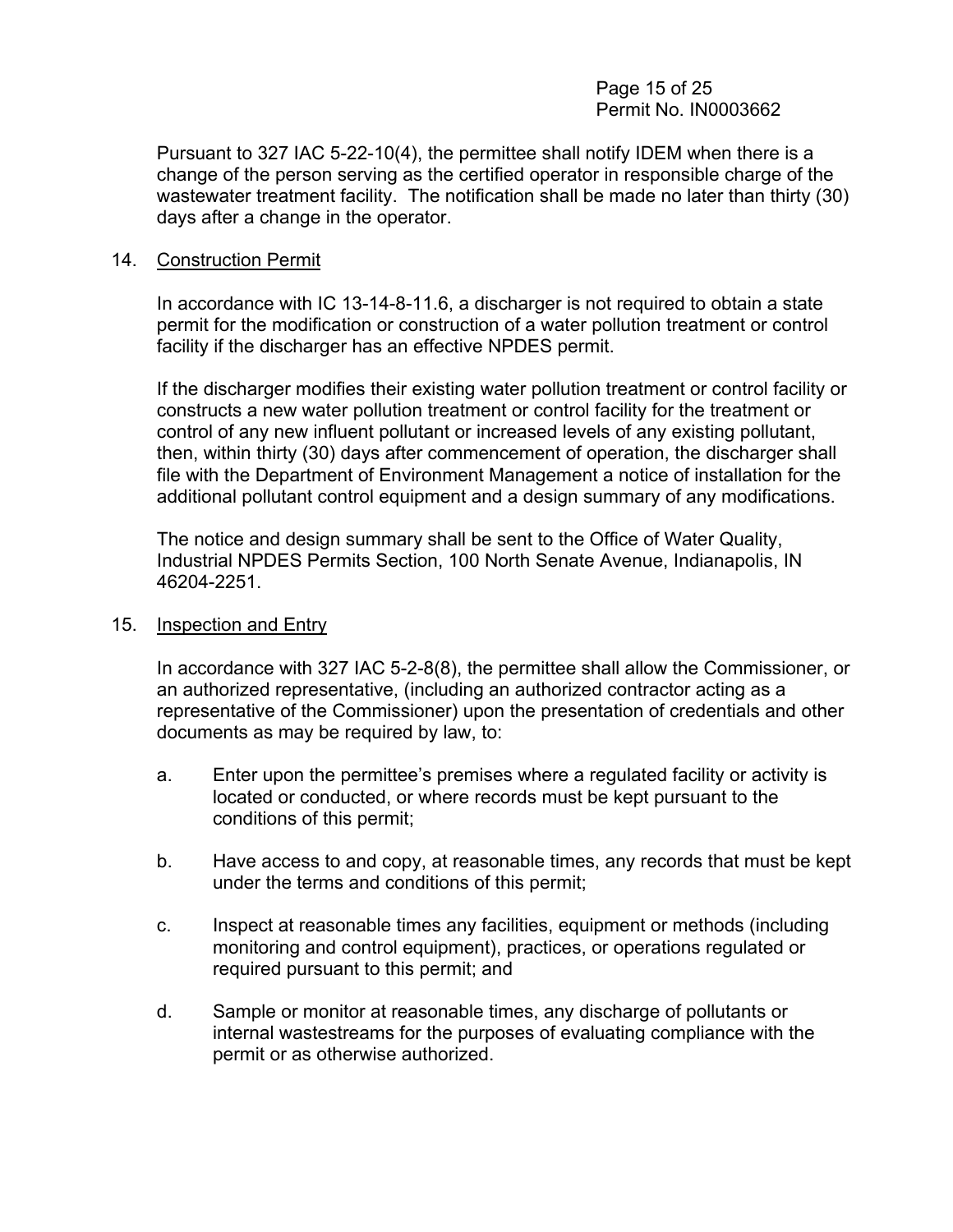#### 16. New or Increased Discharge of Pollutants

This permit prohibits the permittee from undertaking any action that would result in a new or increased discharge of a bioaccumulative chemical of concern (BCC) or a new or increased permit limit for a regulated pollutant that is not a BCC unless one of the following is completed prior to the commencement of the action:

- a. Information is submitted to the Commissioner demonstrating that the proposed new or increased discharges will not cause a significant lowering of water quality as defined under 327 IAC 2-1.3-2(50). Upon review of this information, the Commissioner may request additional information or may determine that the proposed increase is a significant lowering of water quality and require the submittal of an antidegradation demonstration.
- b. An antidegradation demonstration is submitted to and approved by the Commissioner in accordance with 327 IAC 2-1.3-5 and 327 IAC 2-1.3-6.

## B. MANAGEMENT REQUIREMENTS

## 1. Proper Operation and Maintenance

The permittee shall at all times maintain in good working order and efficiently operate all facilities and systems (and related appurtenances) for the collection and treatment which are installed or used by the permittee and which are necessary for achieving compliance with the terms and conditions of this permit in accordance with 327 IAC 5-2-8(9).

Neither 327 IAC 5-2-8(9), nor this provision, shall be construed to require the operation of installed treatment facilities that are unnecessary for achieving compliance with the terms and conditions of the permit.

## 2. Bypass of Treatment Facilities

Pursuant to 327 IAC 5-2-8(12), the following are requirements for bypass:

- a. The following definitions:
	- (1) "Bypass" means the intentional diversion of a waste stream from any portion of a treatment facility.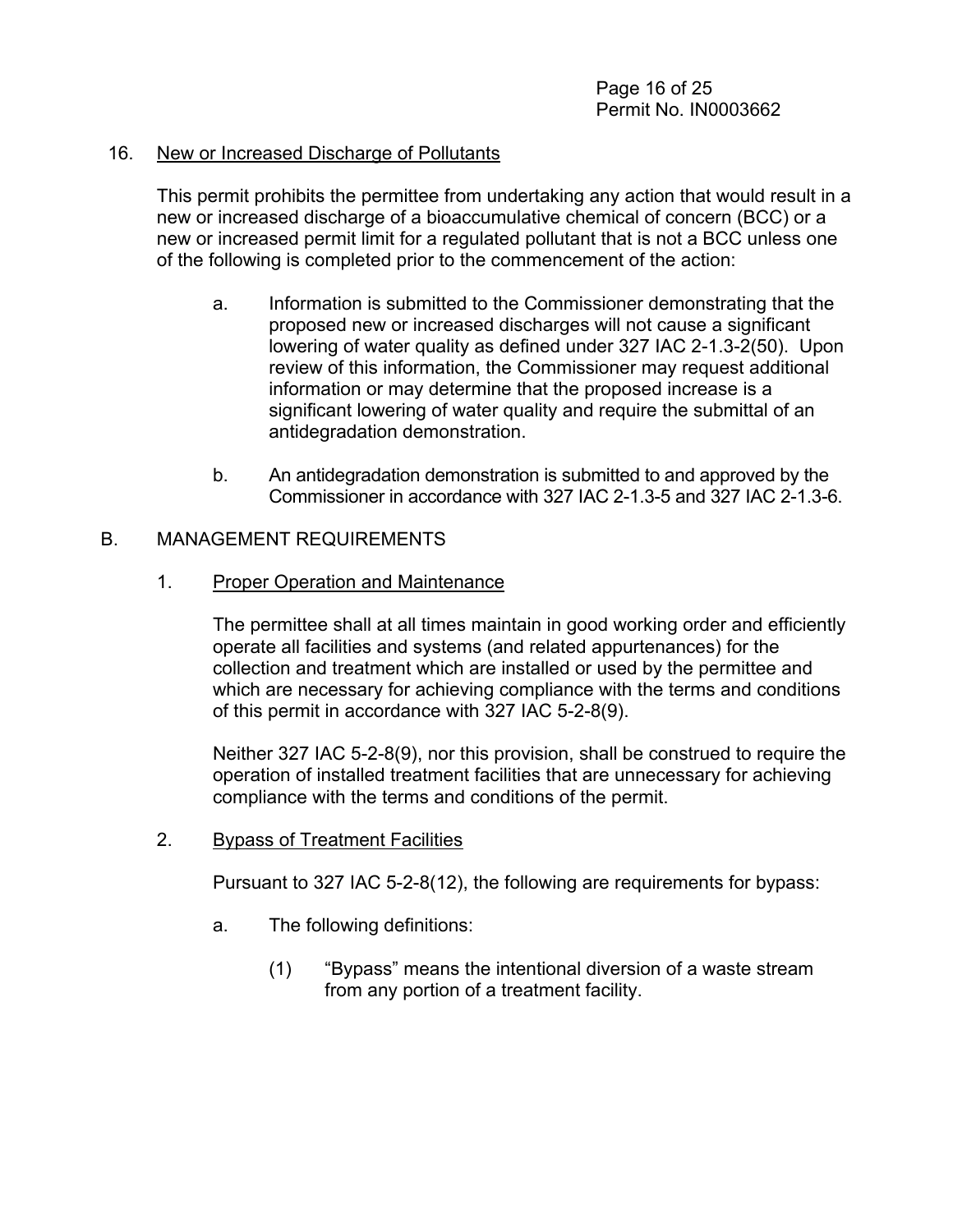Page 17 of 25 Permit No. IN0003662

- (2) "Severe property damage" means substantial physical damage to property, damage to the treatment facilities which would cause them to become inoperable, or substantial and permanent loss of natural resources which can reasonably be expected to occur in the absence of a bypass. Severe property damage does not mean economic loss caused by delays in production.
- b. The permittee may allow a bypass to occur that does not cause a violation of the effluent limitations contained in this permit, but only if it is also for essential maintenance to assure efficient operation. These bypasses are not subject to Part II.B.2.c. and d.
- c. The permittee must provide the Commissioner with the following notice:
	- (1) If the permittee knows or should have known in advance of the need for a bypass (anticipated bypass), it shall submit prior written notice. If possible, such notice shall be provided at least ten (10) days before the date of the bypass for approval by the Commissioner.
	- (2) As required by 327 IAC 5-2-8(11)(C), the permittee shall orally report an unanticipated bypass that exceeds any effluent limitations in the permit within twenty-four (24) hours from the time the permittee becomes aware of such noncompliance. A written submission shall also be provided within five (5) days of the time the permittee becomes aware of the circumstances. The written submission shall contain a description of the noncompliance and its cause; the period of noncompliance, including exact dates and times; and if the cause of noncompliance has not been corrected, the anticipated time it is expected to continue; and steps taken or planned to reduce, eliminate and prevent recurrence of the noncompliance. If a complete report is submitted by e-mail within 24 hours of the noncompliance, then that e-mail report will satisfy both the oral and written reporting requirement. E-mails should be sent to wwreports@idem.in.gov.
- d. The following provisions are applicable to bypasses:
	- (1) Except as provided by Part II.B.2.b., bypass is prohibited, and the Commissioner may take enforcement action against a permittee for bypass, unless the following occur: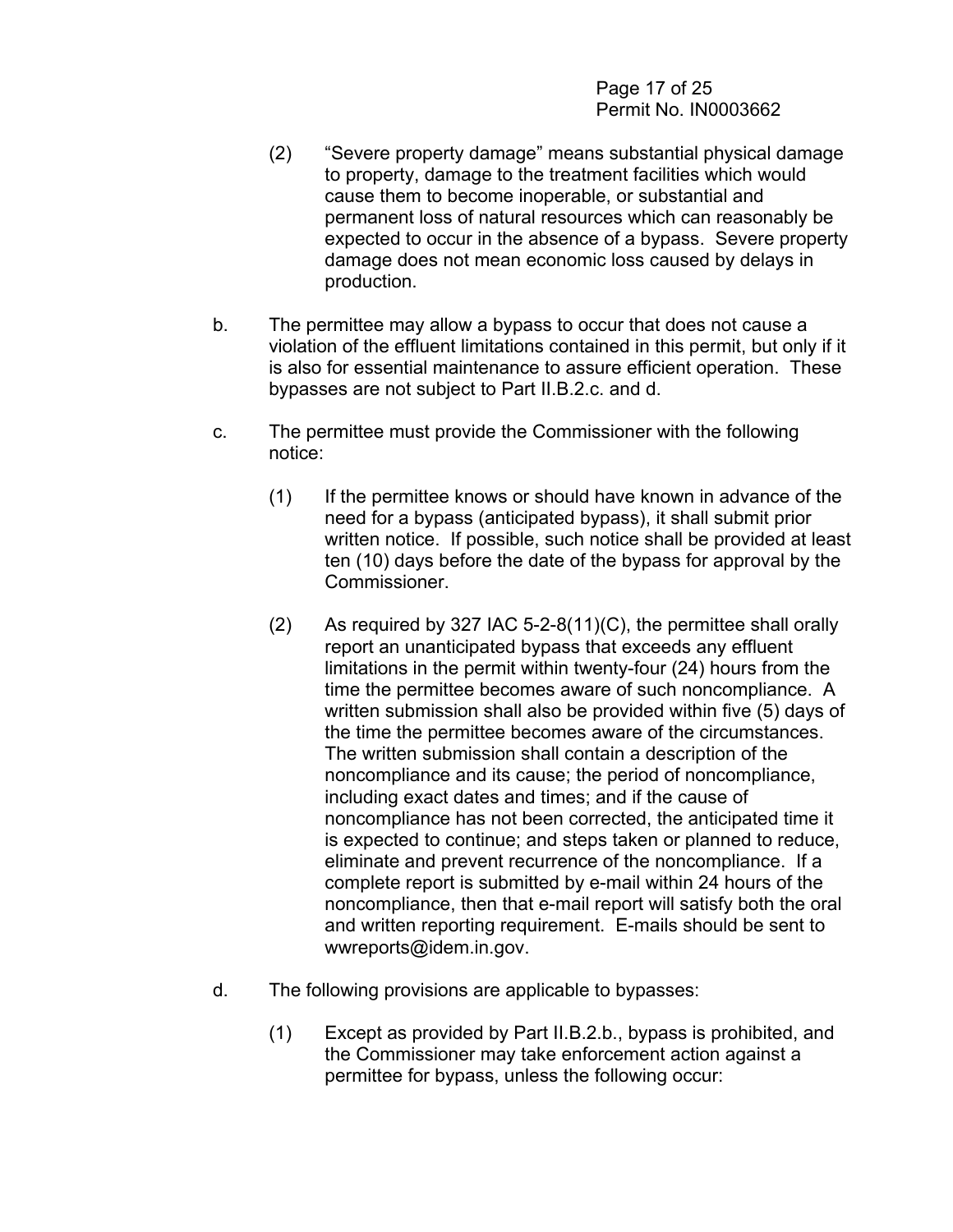Page 18 of 25 Permit No. IN0003662

- (A) Bypass was unavoidable to prevent loss of life, personal injury, or severe property damage.
- (B) There were no feasible alternatives to the bypass, such as the use of auxiliary treatment facilities, retention of untreated wastes, or maintenance during normal periods of equipment down time. This condition is not satisfied if adequate back-up equipment should have been installed in the exercise of reasonable engineering judgment to prevent a bypass that occurred during normal periods of equipment downtime or preventive maintenance.
- (C) The permittee submitted notices as required under Part II.B.2.c.
- (2) The Commissioner may approve an anticipated bypass, after considering its adverse effects, if the Commissioner determines that it will meet the conditions listed above in Part II.B.2.d.(1). The Commissioner may impose any conditions determined to be necessary to minimize any adverse effects.
- e. Bypasses that result in death or acute injury or illness to animals or humans must be reported in accordance with the "Spill Response and Reporting Requirements" in 327 IAC 2-6.1, including calling 888/233- 7745 as soon as possible, but within two (2) hours of discovery. However, under 327 IAC 2-6.1-3(1), when the constituents of the bypass are regulated by this permit, and death or acute injury or illness to animals or humans does not occur, the reporting requirements of 327 IAC 2-6.1 do not apply.

#### 3. Upset Conditions

Pursuant to 327 IAC 5-2-8(13):

- a. "Upset" means an exceptional incident in which there is unintentional and temporary noncompliance with technology-based permit effluent limitations because of factors beyond the reasonable control of the permittee. An upset does not include noncompliance to the extent caused by operational error, improperly designed treatment facilities, inadequate treatment facilities, lack of preventive maintenance, or careless or improper operation.
- b. An upset shall constitute an affirmative defense to an action brought for noncompliance with such technology-based permit effluent limitations if the requirements of Paragraph c of this section, are met.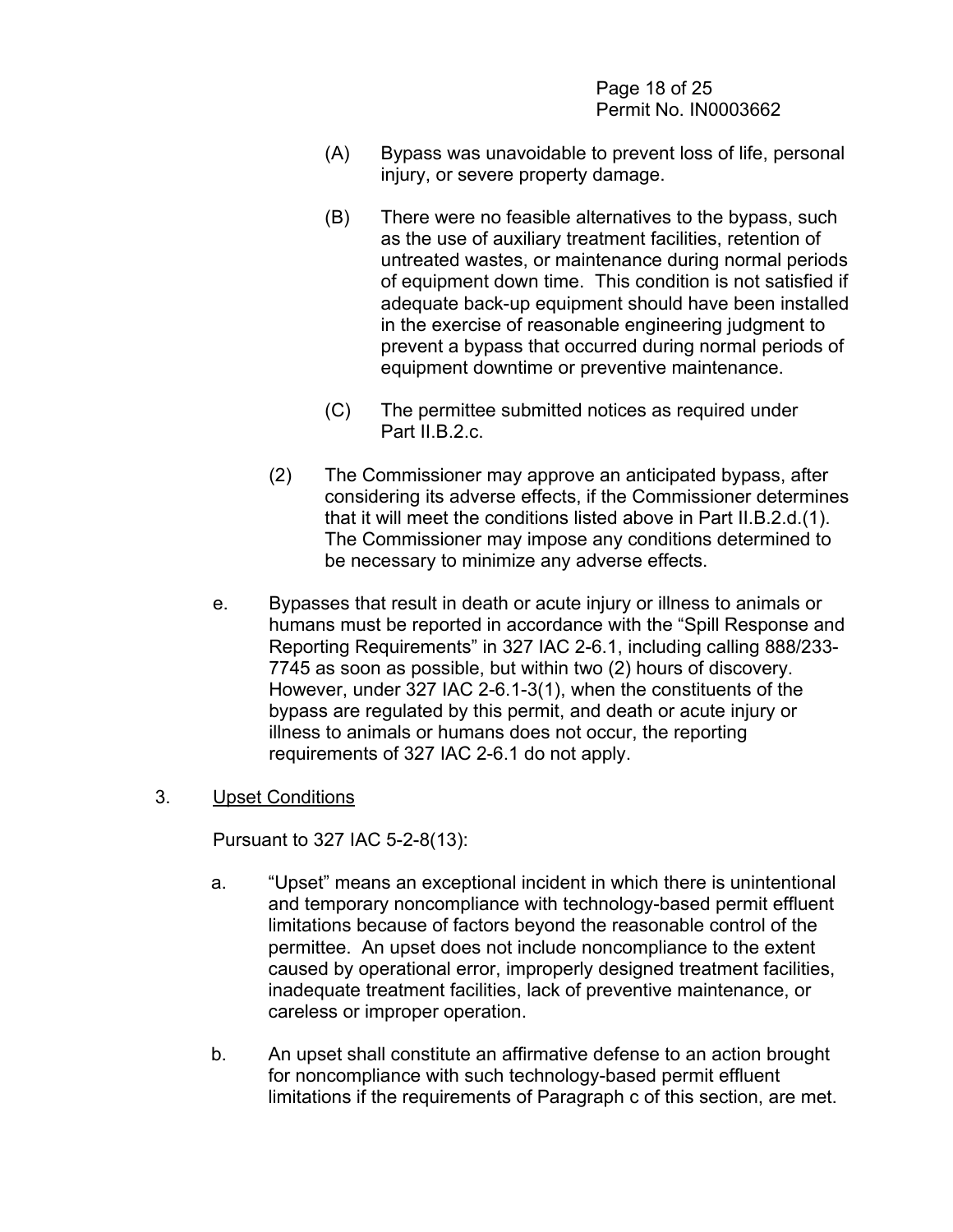Page 19 of 25 Permit No. IN0003662

- c. A permittee who wishes to establish the affirmative defense of upset shall demonstrate, through properly signed, contemporaneous operating logs or other relevant evidence, that:
	- (1) An upset occurred and the permittee has identified the specific cause(s) of the upset;
	- (2) The permitted facility was at the time being properly operated;
	- (3) The permittee complied with any remedial measures required under Part II.A.2; and
	- (4) The permittee submitted notice of the upset as required in the "Twenty-Four Hour Reporting Requirements," Part II.C.3, or 327 IAC 2-6.1, whichever is applicable. However, under 327 IAC 2- 6.1-3(1), when the constituents of the discharge are regulated by this permit, and death or acute injury or illness to animals or humans does not occur, the reporting requirements of 327 IAC 2-6.1 do not apply.
- d. In any enforcement proceeding, the permittee seeking to establish the occurrence of an upset has the burden of proof pursuant to 40 CFR 122.41(n)(4).

#### 4. Removed Substances

Solids, sludges, filter backwash, or other pollutants removed from or resulting from treatment or control of wastewaters shall be disposed of in a manner such as to prevent any pollutant from such materials from entering waters of the State and to be in compliance with all Indiana statutes and regulations relative to liquid and/or solid waste disposal. The discharge of pollutants in treated wastewater is allowed in compliance with the applicable effluent limitations in Part I. of this permit.

## C. REPORTING REQUIREMENTS

1. Planned Changes in Facility or Discharge

Pursuant to 327 IAC 5-2-8(11)(F), the permittee shall give notice to the Commissioner as soon as possible of any planned physical alterations or additions to the permitted facility. In this context, permitted facility refers to a point source discharge, not a wastewater treatment facility. Notice is required only when either of the following applies:

a. The alteration or addition may meet one of the criteria for determining whether the facility is a new source as defined in 327 IAC 5-1.5.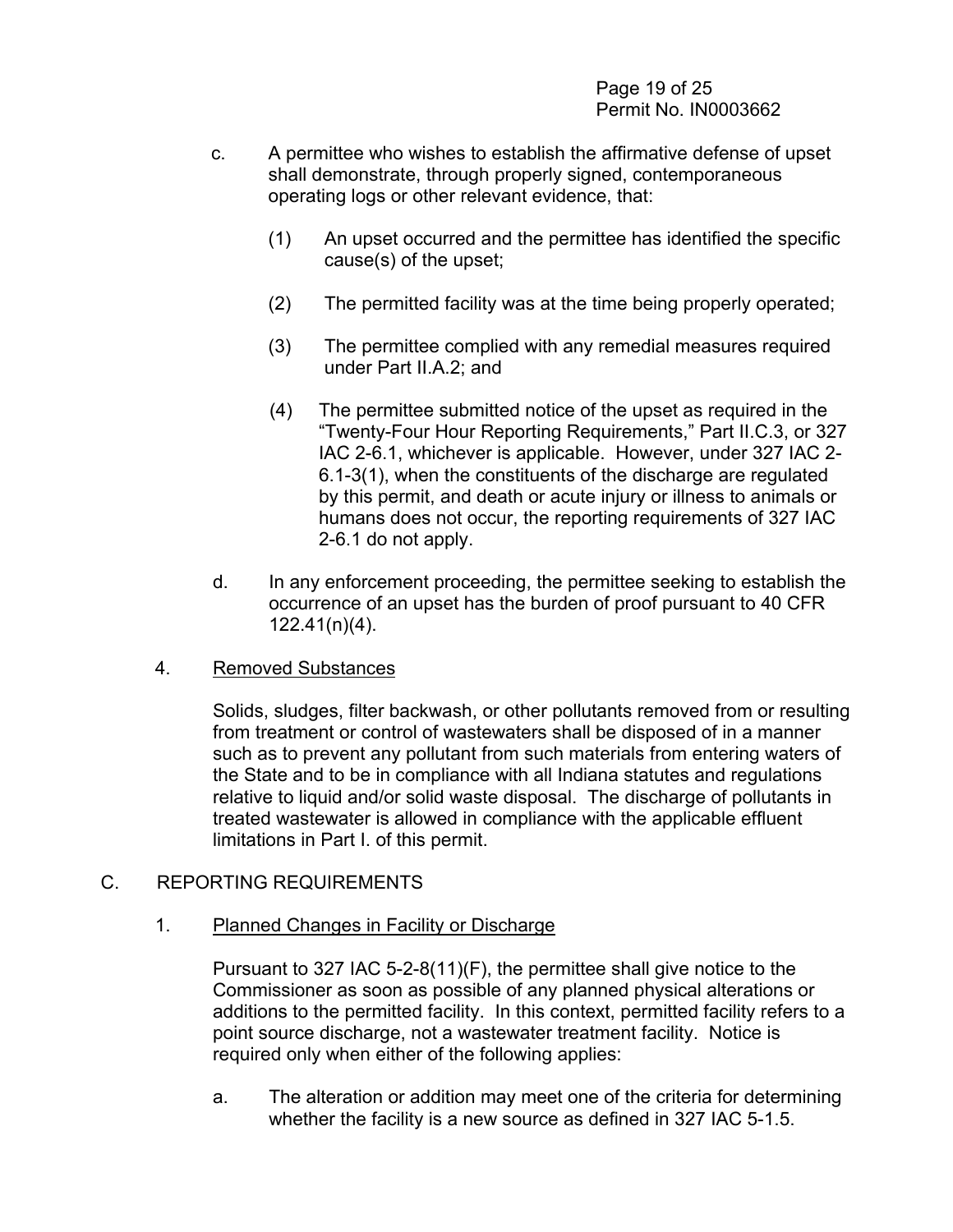Page 20 of 25 Permit No. IN0003662

b. The alteration or addition could significantly change the nature of, or increase the quantity of, pollutants discharged. This notification applies to pollutants that are subject neither to effluent limitations in Part I.A. nor to notification requirements in Part II.C.9. of this permit.

Following such notice, the permit may be modified to revise existing pollutant limitations and/or to specify and limit any pollutants not previously limited.

#### 2. Monitoring Reports

Pursuant to 327 IAC 5-2-8(10) and 327 IAC 5-2-13 through 15, monitoring results shall be reported at the intervals and in the form specified in "Monthly Reporting", Part I.C.2.

#### 3. Twenty-Four Hour Reporting Requirements

Pursuant to 327 IAC 5-2-8(11)(C), the permittee shall orally report to the Commissioner information on the following types of noncompliance within 24 hours from the time permittee becomes aware of such noncompliance. If the noncompliance meets the requirements of item b (Part II.C.3.b) or 327 IAC 2-6.1, then the report shall be made within those prescribed time frames. However, under 327 IAC 2-6.1-3(1), when the constituents of the discharge that is in noncompliance are regulated by this permit, and death or acute injury or illness to animals or humans does not occur, the reporting requirements of 327 IAC 2-6.1 do not apply.

- a. Any unanticipated bypass which exceeds any effluent limitation in the permit;
- b. Any noncompliance which may pose a significant danger to human health or the environment. Reports under this item shall be made as soon as the permittee becomes aware of the noncomplying circumstances; or
- c. Any upset (as defined in Part II.B.3 above) that causes an exceedance of any effluent limitation in the permit.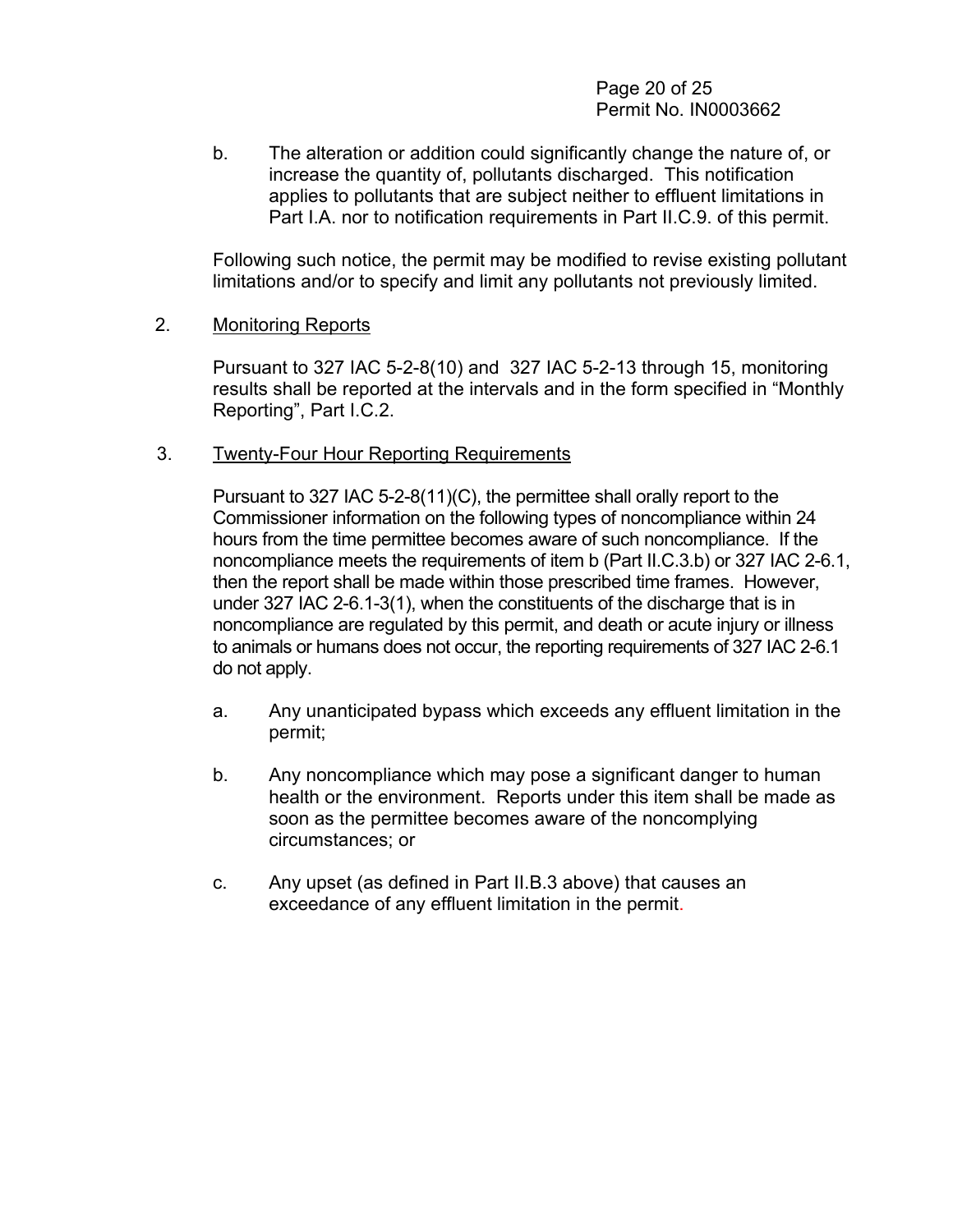## Page 21 of 25 Permit No. IN0003662

The permittee can make the oral reports by calling (317)232-8670 during regular business hours and asking for the Compliance Data Section or by calling (317) 233-7745 ((888)233-7745 toll free in Indiana) during nonbusiness hours. A written submission shall also be provided within 5 days of the time the permittee becomes aware of the circumstances. The written submission shall contain a description of the noncompliance and its cause; the period of noncompliance, including exact dates and times, and, if the noncompliance has not been corrected, the anticipated time it is expected to continue; and steps taken or planned to reduce and eliminate the noncompliance and prevent its recurrence. The Commissioner may waive the written report on a case-by-case basis if the oral report has been received within 24 hours. Alternatively the permittee may submit a "Bypass/Overflow Report" (State Form 48373) or a "Noncompliance 24-Hour Notification Report" (State Form 54215), whichever is appropriate, to IDEM at (317) 232-8637 or wwreports@idem.in.gov. If a complete e-mail submittal is sent within 24 hours of the time that the permittee became aware of the occurrence, then the email report will satisfy both the oral and written reporting requirements.

#### 4. Other Compliance/Noncompliance Reporting

Pursuant to 327 IAC 5-2-8(11)(D), the permittee shall report any instance of noncompliance not reported under the "Twenty-Four Hour Reporting Requirements" in Part II.C.3, or any compliance schedules at the time the pertinent Discharge Monitoring Report is submitted. The report shall contain the information specified in Part II.C.3;

The permittee shall also give advance notice to the Commissioner of any planned changes in the permitted facility or activity which may result in noncompliance with permit requirements; and

All reports of compliance or noncompliance with, or any progress reports on, interim and final requirements contained in any compliance schedule of this permit shall be submitted no later than 14 days following each schedule date.

#### 5. Other Information

Pursuant to 327 IAC 5-2-8(11)(E), where the permittee becomes aware of a failure to submit any relevant facts or submitted incorrect information in a permit application or in any report, the permittee shall promptly submit such facts or corrected information to the Commissioner.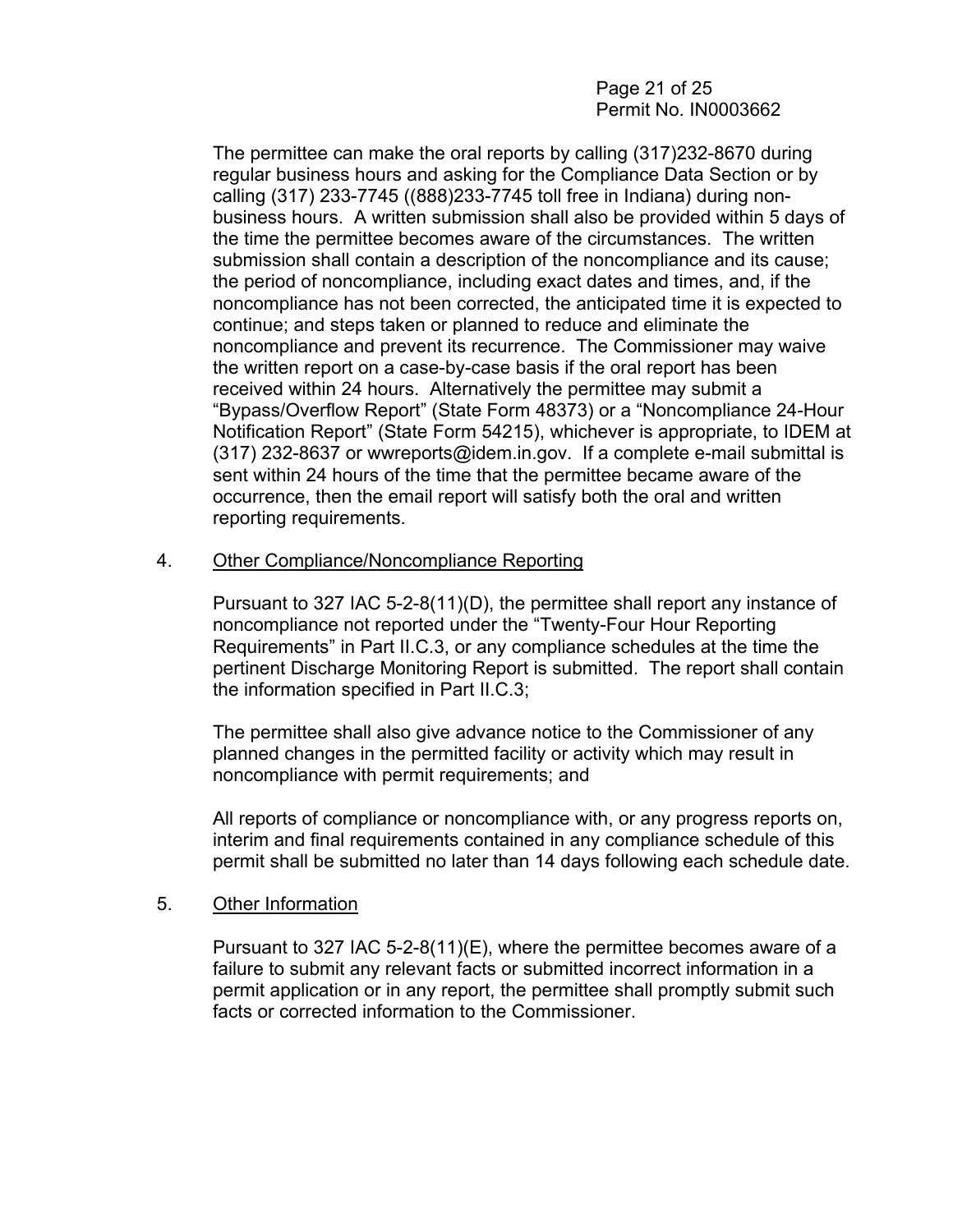#### 6. Signatory Requirements

Pursuant to 327 IAC 5-2-22 and 327 IAC 5-2-8(15):

- a. All reports required by the permit and other information requested by the Commissioner shall be signed and certified by a person described below or by a duly authorized representative of that person:
	- (1) For a corporation: by a responsible corporate officer. A "responsible corporate officer" means either of the following:
		- a. A president, secretary, treasurer, any vice president of the corporation in charge of a principal business function, or any other person who performs similar policymaking or decision making functions for the corporation; or
		- b. The manager of one (1) or more manufacturing, production, or operating facilities provided the manager is authorized to make management decisions that govern the operation of the regulated facility including having the explicit or implicit duty to make major capital investment recommendations, and initiating and directing other comprehensive measures to assure longterm environmental compliance with environmental laws and regulations; the manager can ensure that the necessary systems are established or actions taken to gather complete and accurate information for permit application requirements; and where authority to sign documents has been assigned or delegated to the manager in accordance with corporate procedures.
	- (2) For a partnership or sole proprietorship: by a general partner or the proprietor, respectively; or
	- (3) For a Federal, State, or local governmental body or any agency or political subdivision thereof: by either a principal executive officer or ranking elected official.
- b. A person is a duly authorized representative only if:
	- (1) The authorization is made in writing by a person described above.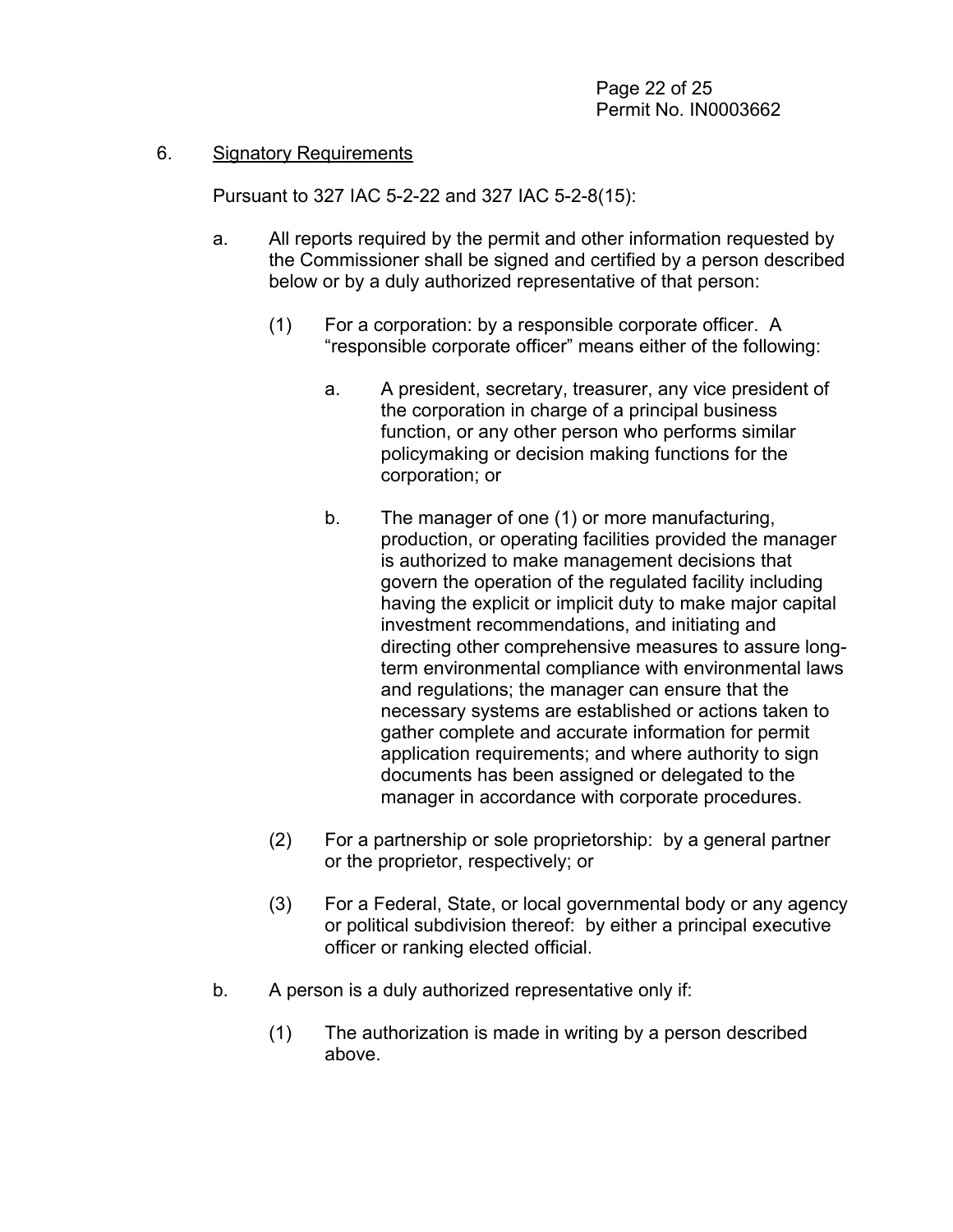Page 23 of 25 Permit No. IN0003662

- (2) The authorization specifies either an individual or a position having responsibility for the overall operation of the regulated facility or activity, such as the position of plant manager, operator of a well or a well field, superintendent, or position of equivalent responsibility. (A duly authorized representative may thus be either a named individual or any individual occupying a named position.); and
- (3) The authorization is submitted to the Commissioner.
- c. Electronic Signatures. If documents described in this section are submitted electronically by or on behalf of the NPDES-regulated facility, any person providing the electronic signature for such documents shall meet all relevant requirements of this section, and shall ensure that all of the relevant requirements of 40 CFR part 3 (including, in all cases, subpart D to part 3) (Cross-Media Electronic Reporting) and 40 CFR part 127 (NPDES Electronic Reporting Requirements) are met for that submission.
- d. Certification. Any person signing a document identified under Part II.C.6., shall make the following certification:

"I certify under penalty of law that this document and all attachments were prepared under my direction or supervision in accordance with a system designed to assure that qualified personnel properly gather and evaluate the information submitted. Based on my inquiry of the person or persons who manage the system, or those persons directly responsible for gathering the information, the information submitted is, to the best of my knowledge and belief, true, accurate, and complete. I am aware that there are significant penalties for submitting false information, including the possibility of fine and imprisonment for knowing violations."

#### 7. Availability of Reports

Except for data determined to be confidential under 327 IAC 12.1, all reports prepared in accordance with the terms of this permit shall be available for public inspection at the offices of the Indiana Department of Environmental Management and the Regional Administrator. As required by the Clean Water Act, permit applications, permits, and effluent data shall not be considered confidential.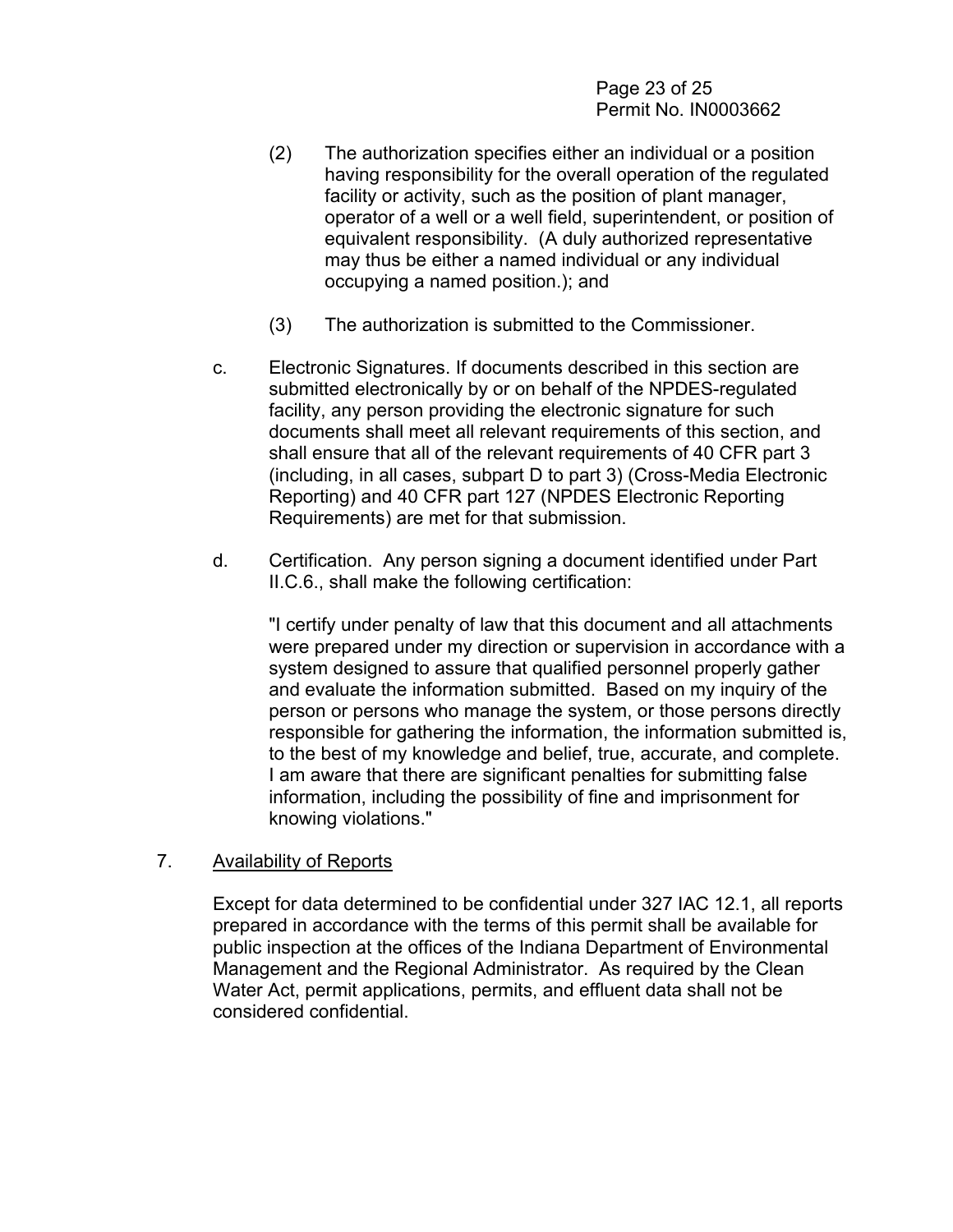#### 8. Penalties for Falsification of Reports

IC 13-30 and 327 IAC 5-2-8(15) provides that any person who knowingly makes any false statement, representation, or certification in any record or other document submitted or required to be maintained under this permit, including monitoring reports or reports of compliance, shall, upon conviction, be punished by a fine of not more than \$10,000 per violation, or by imprisonment for not more than 180 days per violation, or by both.

#### 9. Changes in Discharge of Toxic Substances

Pursuant to 327 IAC 5-2-9, the permittee shall notify the Commissioner as soon as it knows or has reason to know:

- a. That any activity has occurred or will occur which would result in the discharge of any toxic pollutant that is not limited in the permit if that discharge will exceed the highest of the following notification levels.
	- (1) One hundred micrograms per liter (100 µg/l);
	- (2) Two hundred micrograms per liter (200 µg/l) for acrolein and acrylonitrile; five hundred micrograms per liter (500 µg/l) for 2,4 dinitrophenol and 2-methyl-4,6-dinitrophenol; and one milligram per liter (1 mg/l) for antimony;
	- (3) Five (5) times the maximum concentration value reported for that pollutant in the permit application in accordance with 40 CFR 122.21(g)(7); or
	- (4) A notification level established by the Commissioner on a caseby-case basis, either at the Commissioner's own initiative or upon a petition by the permittee. This notification level may exceed the level specified in subdivisions (1), (2), or (3) but may not exceed the level which can be achieved by the technologybased treatment requirements applicable to the permittee under the CWA (see 327 IAC 5-5-2).
- b. That it has begun or expects to begin to use or manufacture, as an intermediate or final product or byproduct, any toxic pollutant that was not reported in the permit application under 40 CFR 122.21(g)(9). However, this subsection b. does not apply to the permittee's use or manufacture of a toxic pollutant solely under research or laboratory conditions.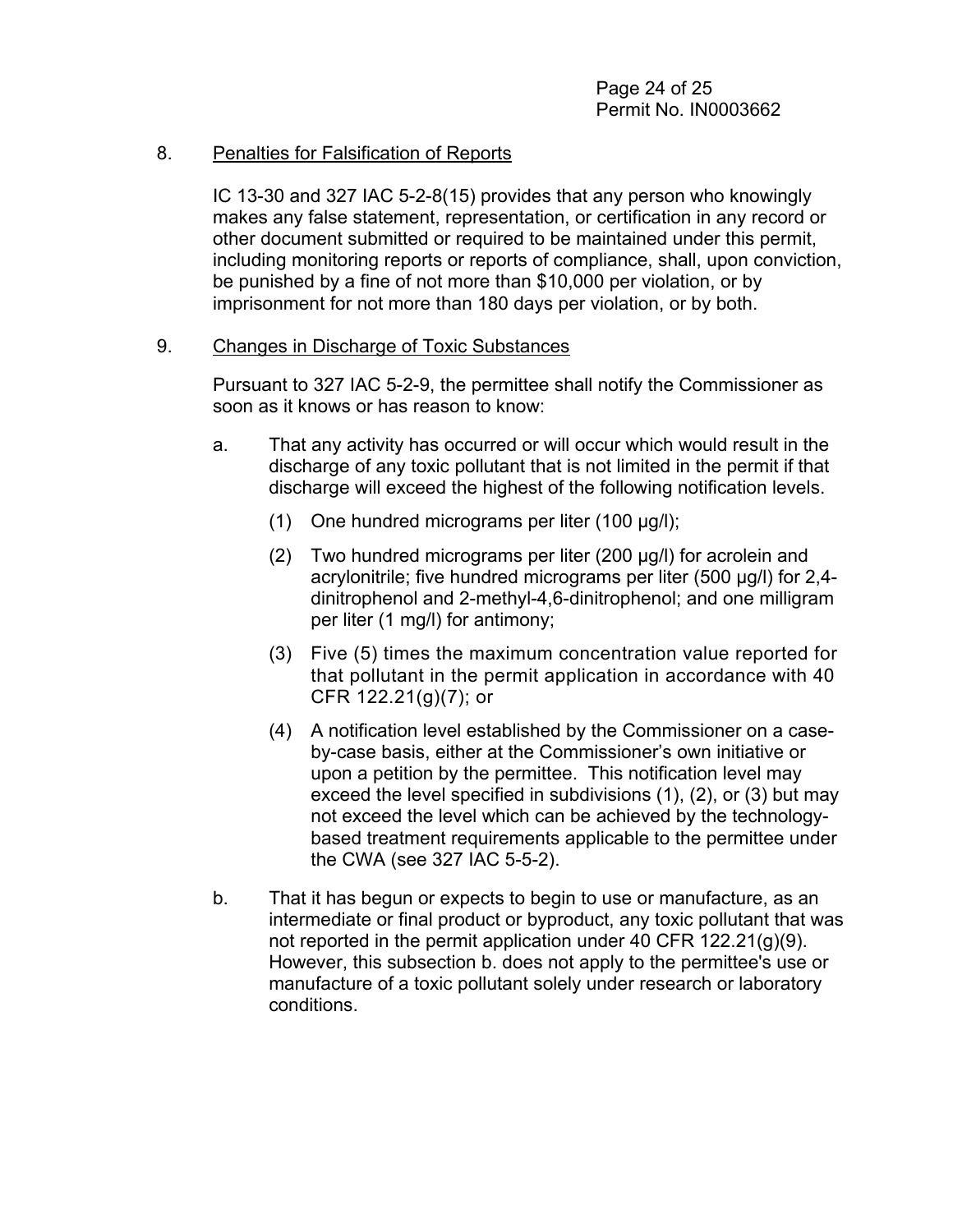## 10. Future Electronic Reporting Requirements

IDEM is currently developing the technology and infrastructure necessary to allow compliance with the EPA Phase 2 e-reporting requirements per 40 CFR 127.16 and to allow electronic reporting of applications, notices, plans, reports, and other information not covered by the federal e-reporting regulations. IDEM will notify the permittee when IDEM's e-reporting system is ready for use for one or more applications, notices, plans, reports, or other information. This IDEM notice will identify the specific applications, notices, plans, reports, or other information that are to be submitted electronically and the permittee will be required to use the IDEM electronic reporting system to submit the identified application(s), notice(s), plan(s), report(s), or other information. See Part I.C.2. of this permit for the current electronic reporting requirements for the submittal of monthly monitoring reports such as the Discharge Monitoring Report (DMR) and the Monthly Monitoring Report (MMR).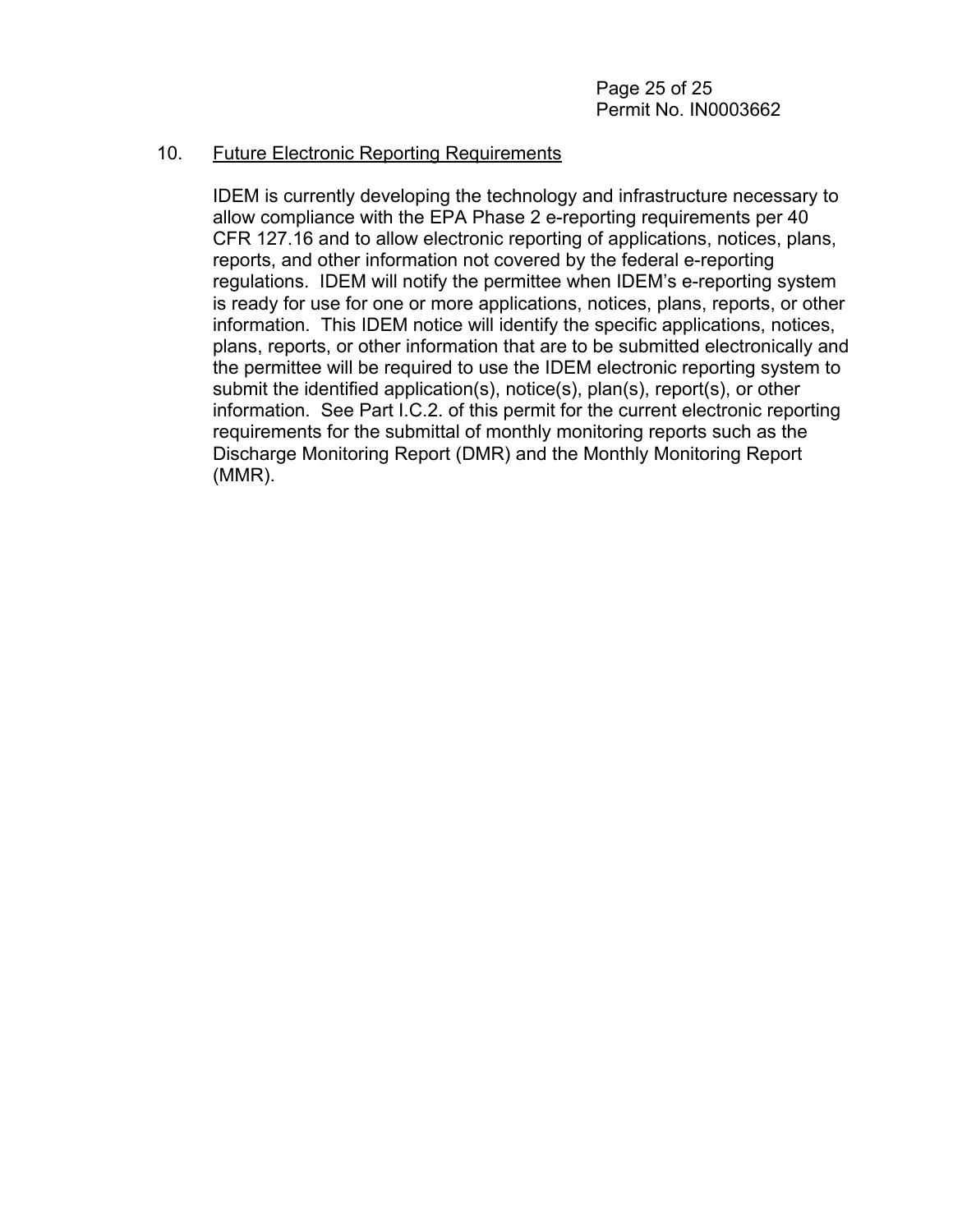

# **National Pollutant Discharge Elimination System Briefing Memo for Rochester Water Department Draft: April 2022**

**Indiana Department of Environmental Management**

100 North Senate Avenue Indianapolis, Indiana 46204 (317) 232-8603 Toll Free (800) 451-6027 www.idem.IN.gov

| <b>Permittee:</b>                           | Rochester Water Department                                                      |
|---------------------------------------------|---------------------------------------------------------------------------------|
|                                             | P.O. Box 110                                                                    |
|                                             | Rochester, IN 46975                                                             |
| <b>Permit Information:</b>                  | Permit Number: IN0003662                                                        |
|                                             | Expiration Date: August 31, 2022                                                |
| <b>Facility Contact:</b>                    | Derek Holloway, Water Superintendent<br>$(574)$ 223-2640, water@rochester.in.us |
| <b>Facility Location:</b>                   | 530 $E$ 8 <sup>th</sup> Street                                                  |
|                                             | Rochester, IN 46975                                                             |
|                                             | <b>Fulton County</b>                                                            |
| <b>Receiving Stream:</b>                    | <b>Mill Creek</b>                                                               |
| <b>GLI/Non-GLI:</b>                         | Non-GLI                                                                         |
| <b>Proposed Permit</b><br><b>Action:</b>    | Renewal                                                                         |
| <b>Date Application</b><br><b>Received:</b> | February 24, 2022                                                               |
| <b>Source Category</b>                      | NPDES Minor - Industrial (Public Water Supply)                                  |
| <b>Permit Writer:</b>                       | Megan Miller, Environmental Manager                                             |
|                                             | $(317)$ 233-1854, mmiller@idem.in.gov                                           |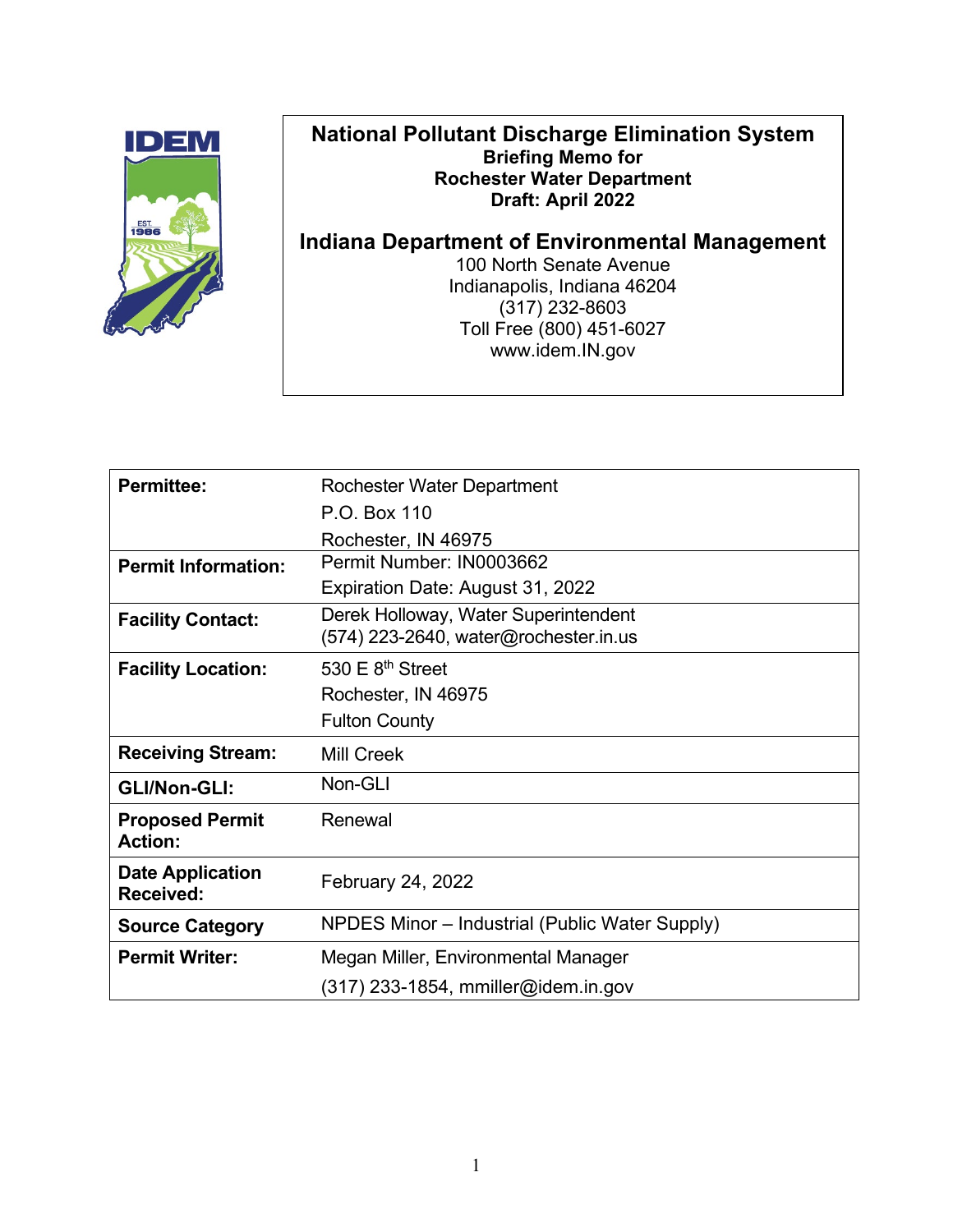# **Table of Contents**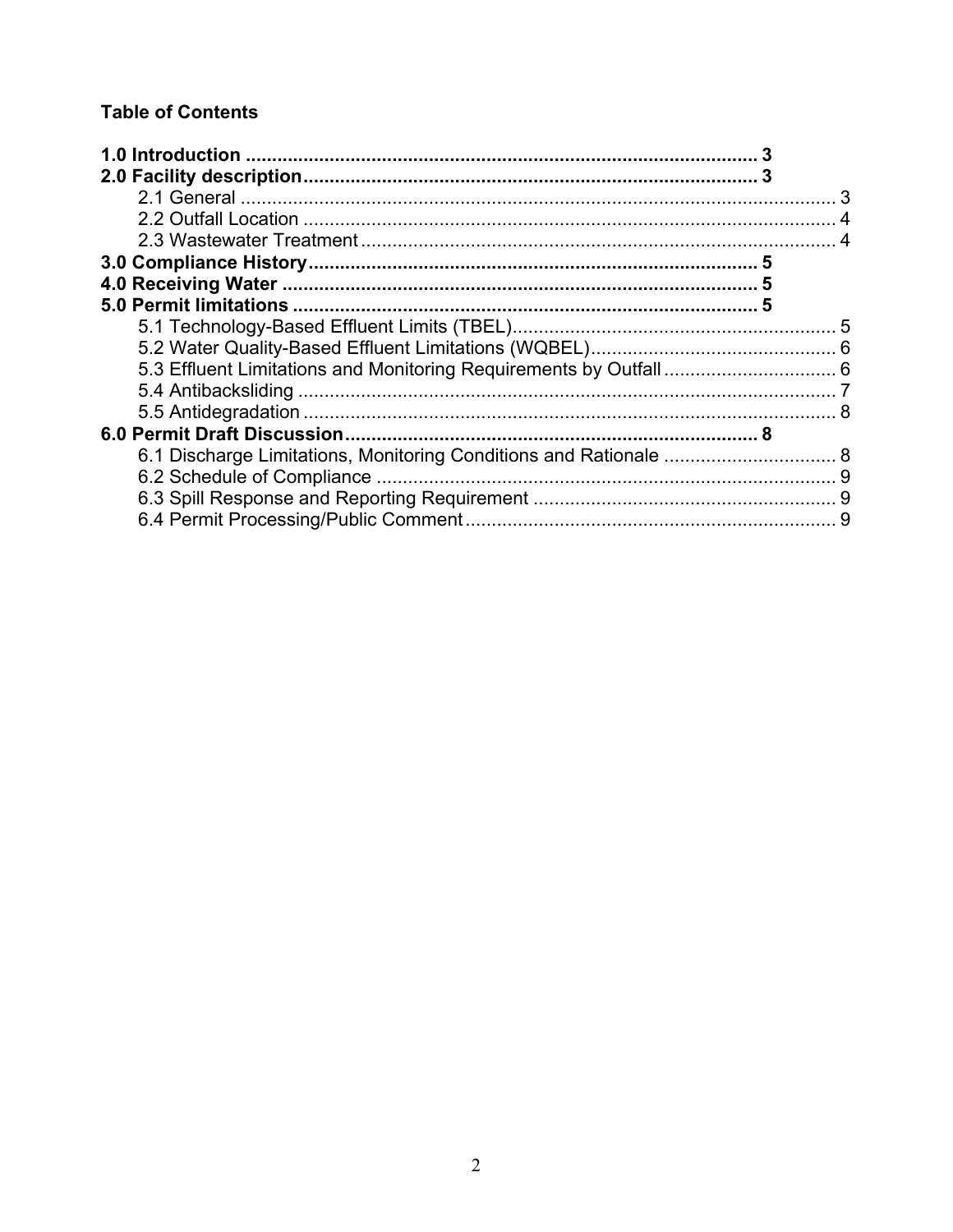# <span id="page-29-0"></span>**1.0 INTRODUCTION**

The Federal Water Pollution Control Act (more commonly known as the Clean Water Act), as amended, (Title 33 of the United States Code (U.S.C.) Section 1251 *et seq.*), requires an NPDES permit for the discharge of pollutants into surface waters. Furthermore, Indiana law requires a permit to control or limit the discharge of any contaminants into state waters or into a publicly owned treatment works. This proposed permit action by IDEM complies with and implements these federal and state requirements.

In accordance with Title 40 of the Code of Federal Regulations (CFR) Section 124.7, as well as Title 327 of the Indiana Administrative Code (IAC) 327 Article 5-3-7, a Statement of Basis, or Briefing Memo, is required for certain NPDES permits. This document fulfills the requirements established in these regulations. This Briefing Memo was prepared in order to document the factors considered in the development of NPDES Permit effluent limitations. The technical basis for the Briefing Memo may consist of evaluations of promulgated effluent guidelines, existing effluent quality, receiving water conditions, Indiana water quality standards-based wasteload allocations, and other information available to IDEM. Decisions to award variances to Water Quality Standards or promulgated effluent guidelines are justified in the Briefing Memo where necessary.

# <span id="page-29-1"></span>**2.0 FACILITY DESCRIPTION**

# <span id="page-29-2"></span>**2.1 General**

The Indiana Department of Environmental Management received a National Pollutant Discharge Elimination System (NPDES) Permit application from Rochester Water Department on February 24, 2022. The current five year permit was issued with an effective date of September 1, 2017 in accordance with 327 IAC 5-2-6(a). A five year permit is proposed in accordance with 327 IAC 5-2-6(a).

Rochester Water Department is classified under Standard Industrial Classification (SIC) Code 4941 – Water Supply. The facility distributes water for sale for domestic, commercial, and industrial use.

A map showing the location of the facility has been included as Figure 1.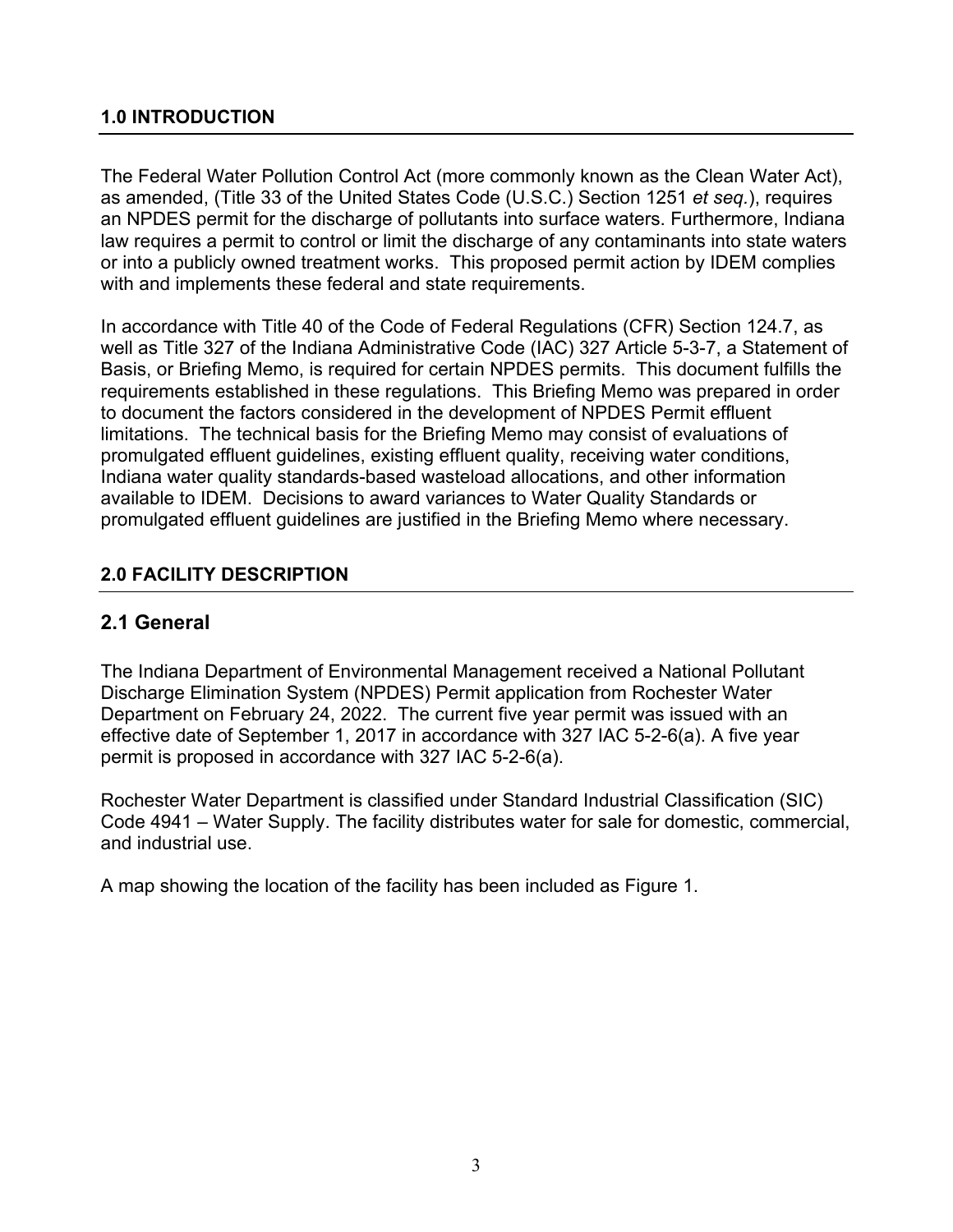# **Figure 1: Facility Location**



530  $E$  8<sup>th</sup> Street Rochester, IN 46975 Fulton County

# <span id="page-30-0"></span>**2.2 Outfall Location**

|                    | Latitude: | 41° 4' 0.23"               |
|--------------------|-----------|----------------------------|
| <b>OUTFALL 001</b> |           | Longitude: -86° 12' 29.27" |

# <span id="page-30-1"></span>**2.3 Wastewater Treatment**

Groundwater is the source of the permitted facility's drinking water supply. The wastewater regulated by the proposed permit consists of filter backwash that is treated by discharging to a retention pond for settling prior to discharging from Outfall 001 to Mill Creek. The facility has an average discharge of approximately 1.4 MGD.

The permittee shall have the wastewater treatment facilities under the responsible charge of an operator certified by the Commissioner in a classification corresponding to the classification of the wastewater treatment plant as required by IC 13-18-11-11 and 327 IAC 5-22-5. In order to operate a wastewater treatment plant, the operator shall have qualifications as established in 327 IAC 5-22-7. IDEM has given the permittee a Class A-SO industrial wastewater treatment plant classification.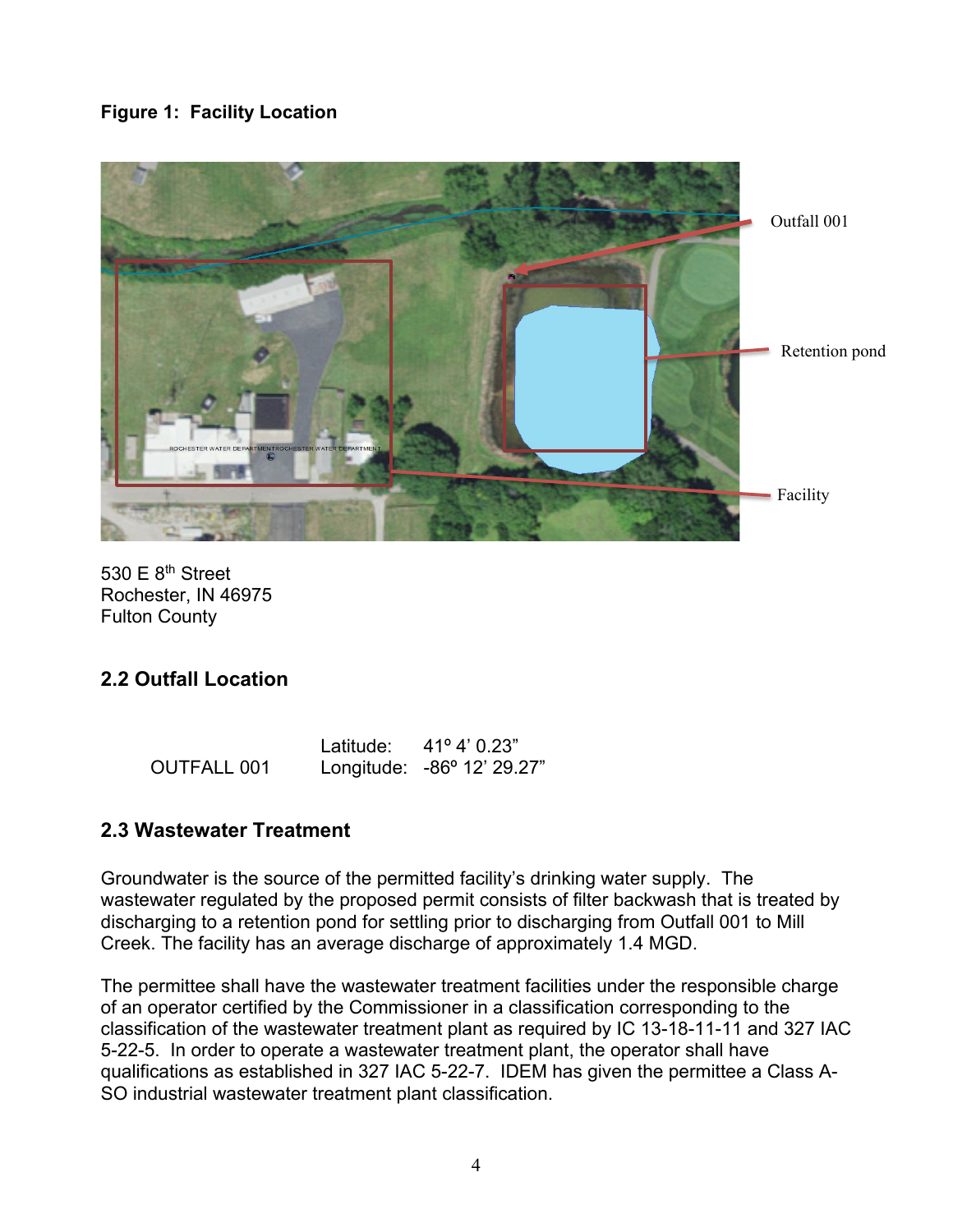# <span id="page-31-0"></span>**3.0 COMPLIANCE HISTORY**

The purpose of this section is to summarize any violations and enforcement actions associated with the permit.

A review of this facility's discharge monitoring data was conducted for compliance verification and shows no permit limitation violations at Outfall 001 between February 2020 and February 2022. There are no pending or current enforcement actions regarding this NPDES permit.

## <span id="page-31-1"></span>**4.0 RECEIVING WATER**

The receiving stream for Outfall 001 is Mill Creek. The  $Q_{7,10}$  low flow value of Mill Creek is 1.8 cfs and shall be capable of supporting a well-balanced, warm water aquatic community and full body contact recreation in accordance with 327 IAC 2-1-3.

The permittee discharges to a waterbody that has been identified as a water of the state that is not within the Great Lakes system. Therefore it is subject to NPDES requirements specific to dischargers not discharging to waters within the Great Lakes system under 327 IAC 2-1 and 327 IAC 5-2-11.1. These rules contain applicable water quality standards and the procedures to calculate and incorporate water quality-based effluent limitations.

## <span id="page-31-2"></span>**5.0 PERMIT LIMITATIONS**

# <span id="page-31-3"></span>**5.1 Technology-Based Effluent Limits (TBEL)**

TBELs require every individual member of a discharge class or category to operate their water pollution control technologies according to industry-wide standards and accepted engineering practices. TBELs are developed by applying the National Effluent Limitation Guidelines (ELGs) established by EPA for specific industrial categories. Technologybased treatment requirements established pursuant to sections 301(b) and 306 of the CWA represent the minimum level of control that must be imposed in an NPDES permit (327 IAC 5-5-2(a)).

In the absence of ELGs, TBELs can also be established on a case-by-case basis using best professional judgment (BPJ) in accordance with 327 IAC 5-2-10 and 327 IAC 5-5 (which implement 40 CFR 122.44, 125.3, and Section 402(a)(1) of the Clean Water Act (CWA)).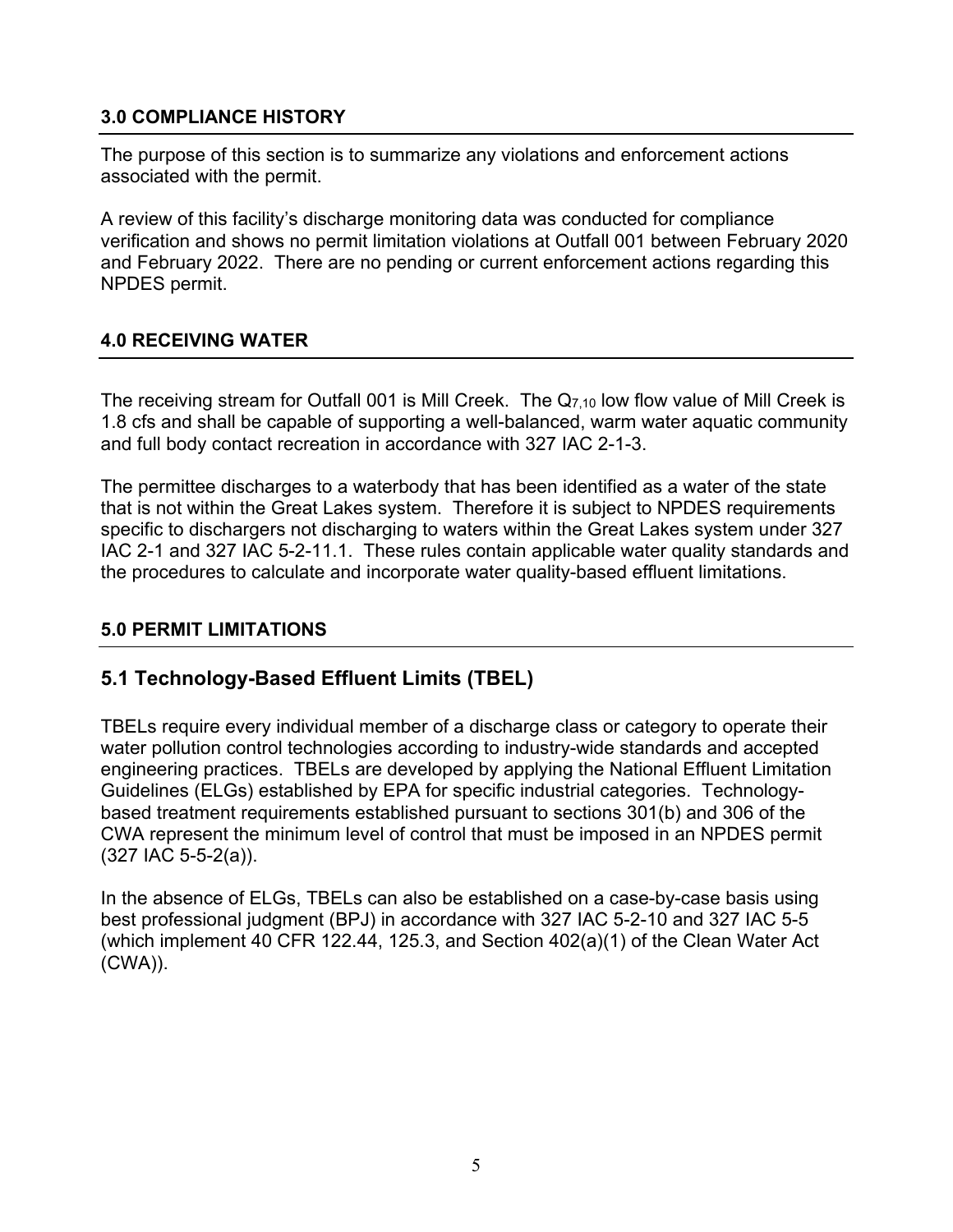# **BEST PROFESSIONAL JUDGEMENT (BPJ)**

EPA develops effluent limitation guidelines (ELGs) for existing industrial and commercial activities as directed in the 1972 amendments of the Clean Water Act. The federal effluent limitation guidelines and standards are located at 40 CFR 403 through 471, inclusive, and are incorporated into Indiana law at 327 IAC 5-2-1.5. In Indiana, NPDES permits are required to ensure compliance with these federal effluent limitation guidelines and standards under 327 IAC 5-2-10(a)(1), 327 IAC 5-2-10(a)(2), and 327 IAC 5-5-2. ELGs are technology-based effluent limitations (TBELs). The intent of a TBEL is to require a minimum level of treatment for industrial point sources based on currently available treatment technologies. Where EPA has not yet developed guidelines for a particular industry, best professional judgment (BPJ) may be used to develop case-by-case technology-based permit limitations under 327 IAC 5-5-2 and 5-2-10 (see also 40 CFR 122.44 and 125.3, and Section 402(a)(1) of the Clean Water Act).

ELGs have not yet been developed specifically for this type of discharge. Therefore, as provided by law, IDEM has established TBELs in the proposed permit utilizing BPJ to meet the requirements of Best Conventional Pollutant Control Technology and Best Available Technology Economically Achievable (BCT/BAT). TBELs are described in section 5.3 below.

# <span id="page-32-0"></span>**5.2 Water Quality-Based Effluent Limitations (WQBEL)**

WQBELs are designed to be protective of the beneficial uses of the receiving water and are independent of the available treatment technology. The WQBELs for this facility are based on water quality criteria in 327 IAC 2-1-6 or developed under the procedures described in 327 IAC 2-1-8.2 through 8.7 and 327 IAC 2-1-8.9, and implementation procedures in 327 IAC 5. Limitations are required for any parameter which has the reasonable potential to exceed a water quality criterion as determined using the procedures under 327 IAC 5-2-11.1(h).

# <span id="page-32-1"></span>**5.3 Effluent Limitations and Monitoring Requirements by Outfall**

Under 327 IAC 5-2-10(a) (see also 40 CFR 122.44), NPDES permit requirements are technology-based effluent limitations and standards (including technology-based effluent limitations (TBELs) based on federal effluent limitations guidelines or developed on a caseby-case basis using best professional judgment (BPJ), where applicable), water quality standards-based, or based on other more stringent requirements. The decision to limit or monitor the parameters contained in this permit is based on information contained in the permittee's NPDES application and other available information relating to the facility and the receiving waterbody as well as the applicable federal effluent limitations guidelines. In addition, when renewing a permit, the existing permit limits, the antibacksliding requirements under 327 IAC 5-2-10(a)(11), and the antidegradation requirements under 327 IAC 2-1.3 must be considered.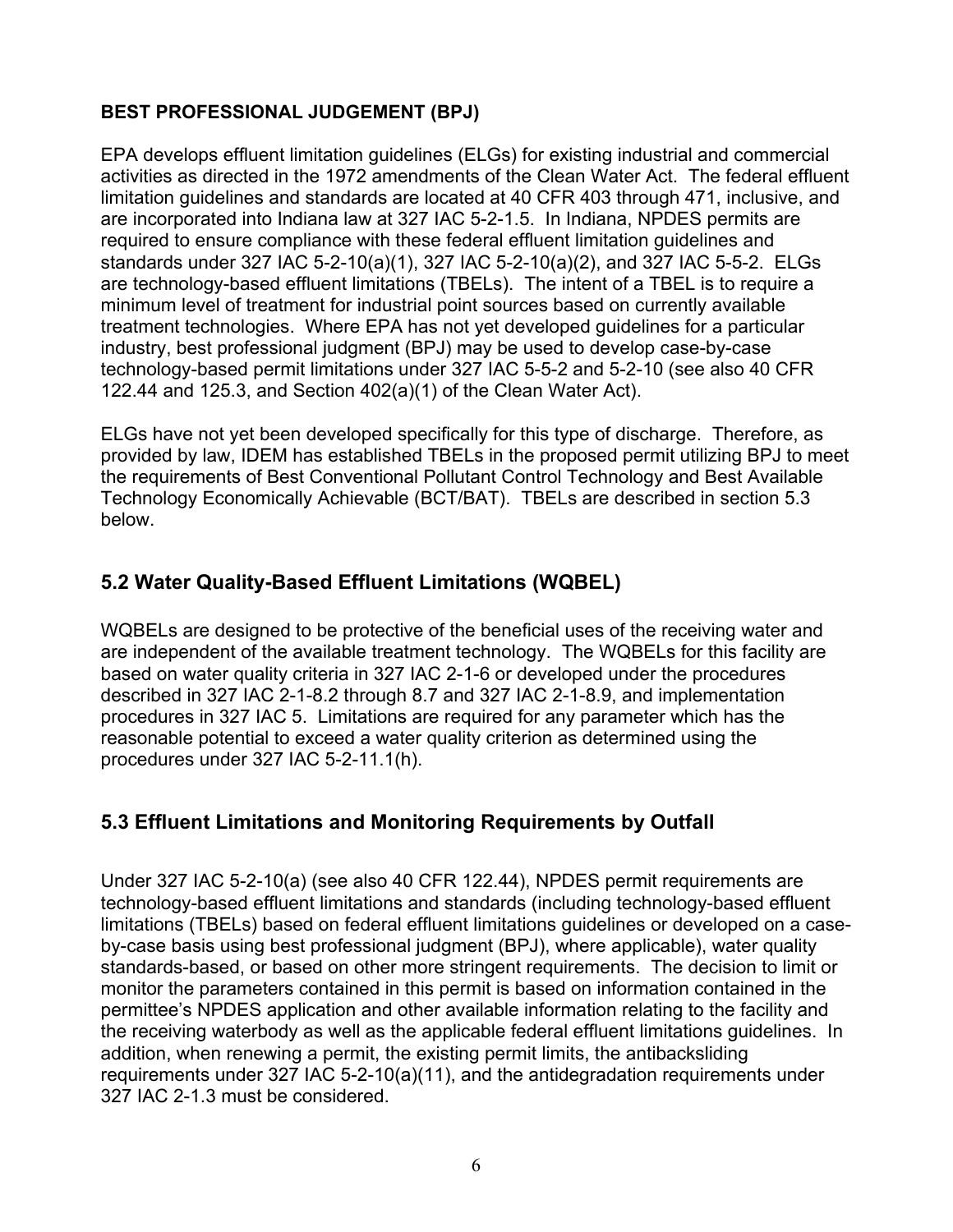# **5.3.1 All External Outfalls (001)**

#### *Narrative Water Quality Based Limits*

The narrative water quality criteria contained under 327 IAC 2-1-6(a)(1) and (2) have been included in this permit to ensure that these minimum water quality conditions are met.

#### *Flow*

The effluent flow is to be monitored in accordance with 327 IAC 5-2-13(a)(2).

# **5.3.2 Outfall (001)**

#### *pH*

Discharges to waters of the state are limited to the range of 6.0-9.0 s.u., in accordance with 327 IAC 2-1-6(b)(2).

#### *Total Iron*

Groundwater is the source of the permittee's drinking water; therefore, iron is expected to be a constituent of the backwash. Monitoring requirements and effluent limitations for total iron have been retained in this permit.

## *Total Suspended Solids (TSS)*

The monitoring requirements and effluent limitations are based upon best professional judgment (BPJ) of the technology and corresponding effluent limitations equivalent to the Best Conventional Pollutant Control Technology (BCT) and were developed in accordance with the technology based treatment standards requirements of 327 IAC 5-5-2(b).

# **5.4 Antibacksliding**

Pursuant to 327 IAC 5-2-10(a)(11), unless an exception applies, a permit may not be renewed, reissued or modified to contain effluent limitations that are less stringent than the comparable effluent limitations in the previous permit. This permit is for a proposed new facility; therefore, antibacksliding regulations do not apply at this time.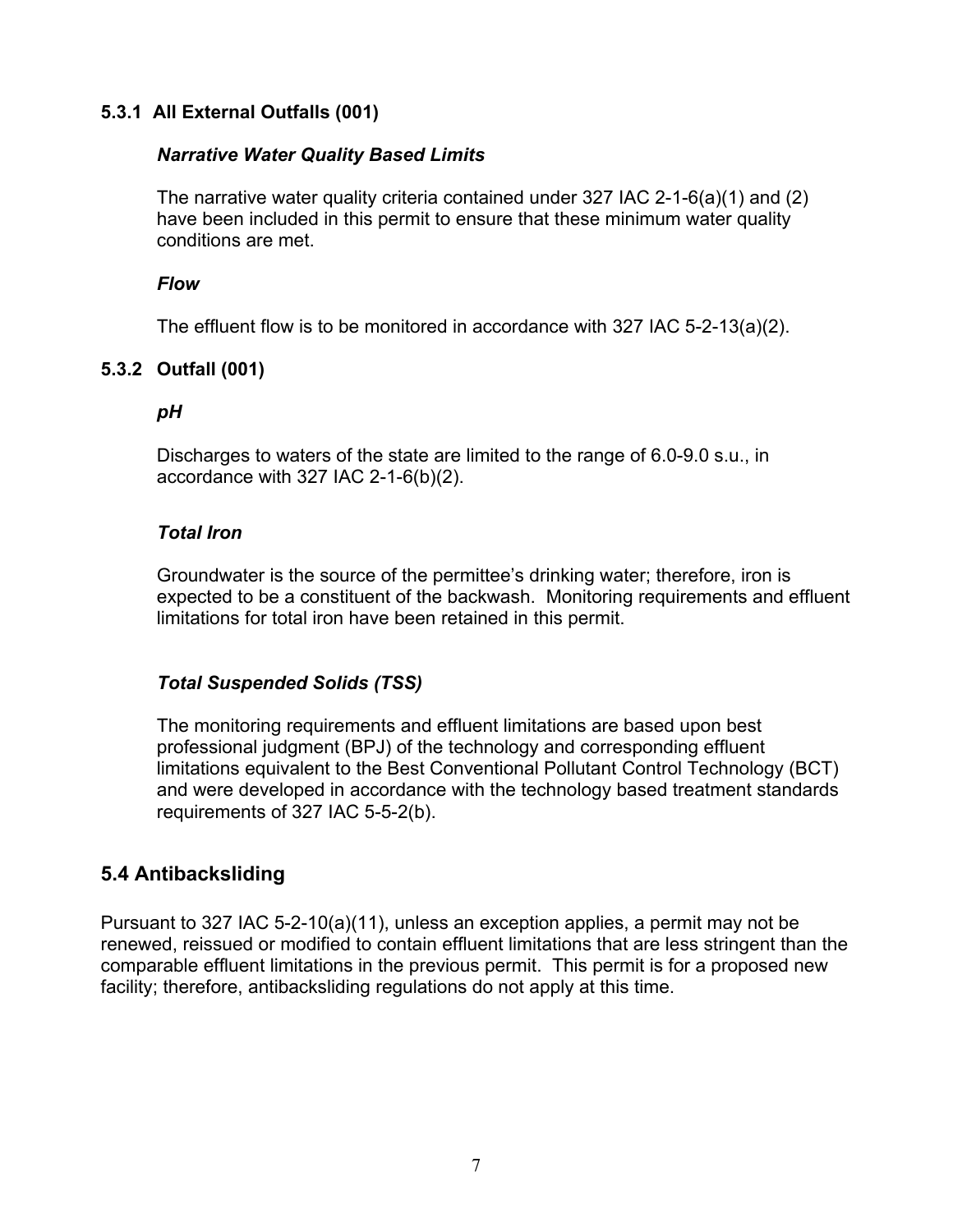# <span id="page-34-0"></span>**5.5 Antidegradation**

Indiana's Antidegradation Standards and Implementation procedures are outlined in 327 IAC 2-1.3. The antidegradation standards established by 327 IAC 2-1.3-3 apply to all surface waters of the state. The permittee is prohibited from undertaking any deliberate action that would result in a new or increased discharge of a bioaccumulative chemical of concern (BCC) or a new or increased permit limit for a regulated pollutant that is not a BCC unless information is submitted to the commissioner demonstrating that the proposed new or increased discharge will not cause a significant lowering of water quality, or an antidegradation demonstration submitted and approved in accordance 327 IAC 2-1.3-5 and 2-1.3-6.

The NPDES permit does not propose to establish a new or increased loading of a regulated pollutant; therefore, the Antidegradation Implementation Procedures in 327 IAC 2-1.3-5 and 2-1.3-6 do not apply to the permitted discharge.

# <span id="page-34-1"></span>**6.0 PERMIT DRAFT DISCUSSION**

# <span id="page-34-2"></span>**6.1 Discharge Limitations, Monitoring Conditions and Rationale**

The proposed final effluent limitations are based on the more stringent of the Indiana water quality-based effluent limitations (WQBELs), technology-based effluent limitations (TBELs), or approved total maximum daily loads (TMDLs) and NPDES regulations as appropriate for each regulated outfall. Section 5.3 of this document explain the rationale for the effluent limitations at each Outfall.

Analytical and sampling methods used shall conform to the version of 40 CFR 136 as referenced in 327 IAC 5-2-13(d)(1) and 327 IAC 5-2-1.5.

Nothing has changed to warrant modifying the monitoring conditions, therefore, the monitoring frequencies have been retained from the previous permit.

## **Outfall 001:**

| Parameter   | Monthly | Daily          | Units      | Minimum       | Sample       |
|-------------|---------|----------------|------------|---------------|--------------|
|             | Average | <b>Maximum</b> |            | Frequency     | Type         |
| <b>Flow</b> | Report  | Report         | <b>MGD</b> | 1 X Quarterly | 24 Hr. Total |
| <b>TSS</b>  | 20      | 40             | mg/l       | 1 X Quarterly | Grab         |
| Total Iron  | 24      | 5.5            | mg/l       | 1 X Quarterly | Grab         |

| Parameter | Daily          | Daily          | Jnits | <b>Minimum</b> | Sample              |
|-----------|----------------|----------------|-------|----------------|---------------------|
|           | <b>Minimum</b> | <b>Maximum</b> |       | Frequency      | $T$ <sub>V</sub> pe |
| рH        | 6.0            | 9.0            | Std   | 1 X Quarterly  | Grab                |
|           |                |                | Jnits |                |                     |